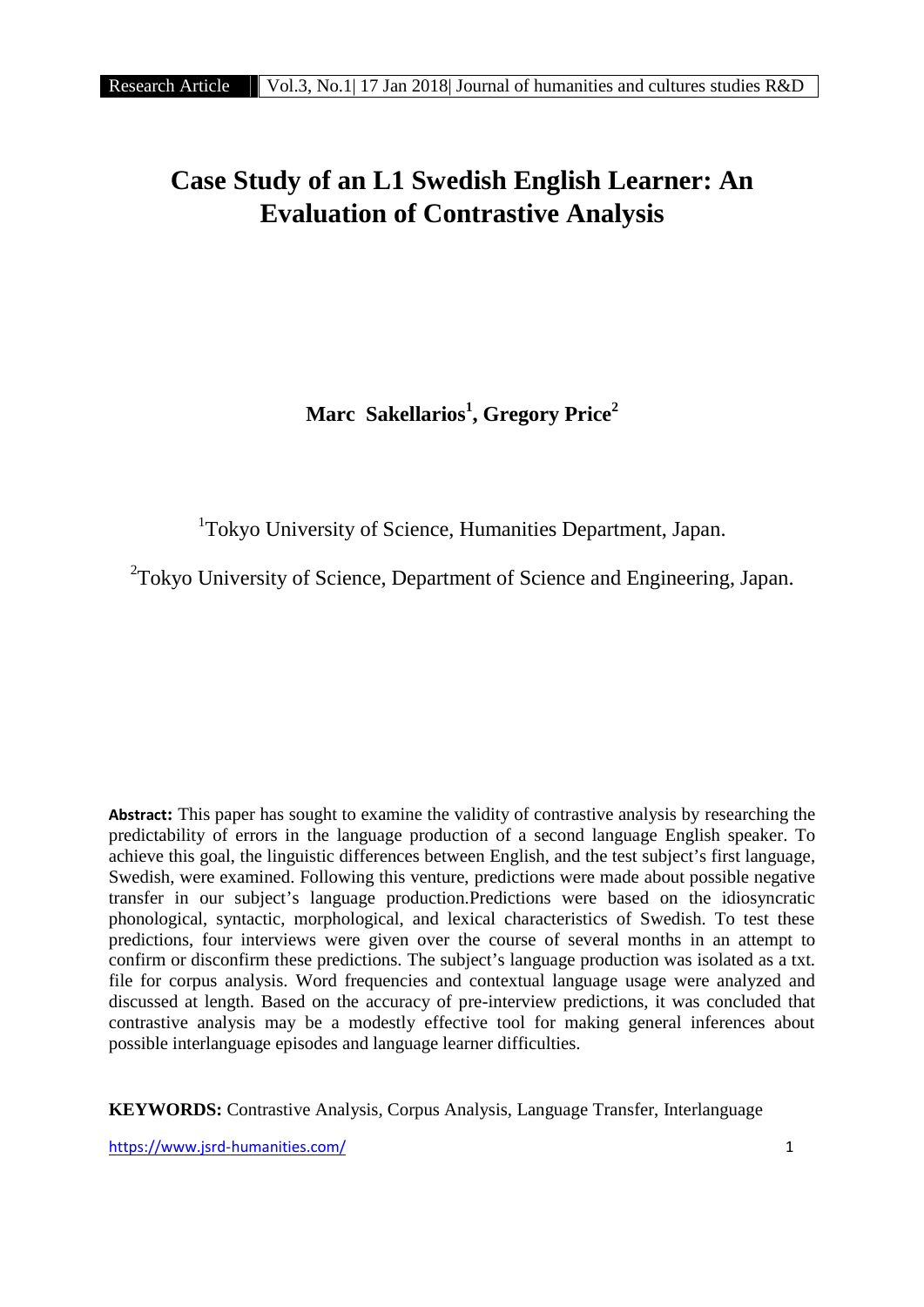#### **1.0 INTRODUCTION**

In recent years, the popularity of contrastive analysis has waned as error-analysis has presented itself as perhaps a preferable approach for analyzing and interpreting L2 learner errors. Lennon (2008) describes the limitation to CA as follows "The contrastive analysis model works best in predicting phonological error. However, errors of morphology, syntax, lexis, and discourse are imperfectly predicted by contrastive analysis"(p. 4).

Although contrastive analysis may have limitations we suggest that it is still a valuable tool for analyzing potential struggles a language learner may encounter, when developing a second language. Wong (2009) suggests that contrastive analysis is a viable way to predict language difficulties experienced during second language acquisition.Ledo (1957), the founder of contrastive analysis, suggested that these difficulties arise from differences that exist between the language to be acquired and the speaker's native language.

This paper will take a deeper look at the validity of contrastive analysis by examining language differences between English and Swedish, making informed predictions about possible errors an L1 Swedish English speaker might produce based on linguistic markedness, and procuring data from case analysis that might support or contradict these predictions. Since the authors of this paper 1.) cannot speak Swedish, 2.) have very limited interaction with Swedish people, 3.) have never visited Sweden, and 4.) have no family from Scandinavia; it may be fair to suggest that researcher bias is at a minimum. It is, for this very reason, that Swedish seemed an ideal choice forcontrastive analysis. Choosing a language, which the authors can speak, may have affected the predictions and resulting accuracy of the research.

# **2.0 BACKGROUND**

The notion that an individual's native language, which naturally developed during their adolescent years, may influence future interactions with language learning is certainly understandable; perhaps even intuitive. This may be why CA was greeted with genuine interest, as-well-as genuine criticism from the onset.

CA was first formulated by Dr. Lado in 1957 (Wong, 2009, p. 54) in a book entitled Linguistics Across Cultures: Applied Linguistics for Language Teachers. Researchers criticized this method of interlanguage analysis in the following generations. As Swan (2008), and other proponents of CA suggest, some of the criticism of CA may have derived from a push in the 1970's to reject behaviorism, opting instead for a model of second language acquisition which credits unconscious mechanisms as the driving force behind second language acquisition (p. 392).

Regarding CA's subsequent criticisms, Richards (1984) describes the emergence of Error Analysis as spawning from an assertion that CA is overly theoretical, and perhaps too subjective. As Kellerman (1987) points out, theoretical biases held by the researcher affect their interpretation of interlanguage and transfer events.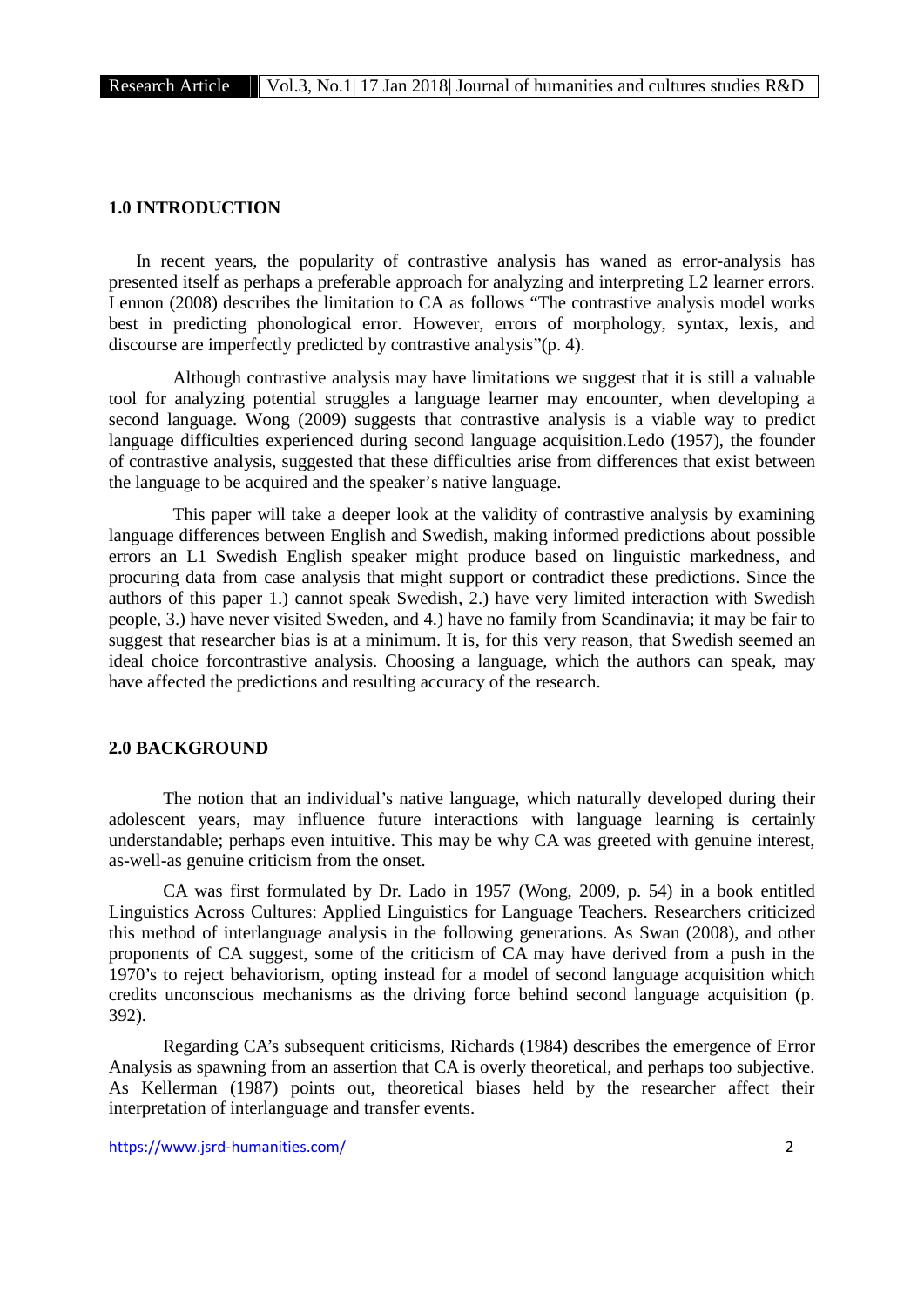Another major criticism, as Richards elaborates, is that CA is concerned solely with analyzing two juxtaposed grammar sets (p. 4). Ultimately, criticisms of CA have focused mainly on its deficiency in addressing individual learner experiences.

Stevens (cited in Richards 1984) took this criticism a step further by suggesting that "errors", or interlanguage, should not be viewed as failures, but rather successes. He describes interlanguage as inevitable events in language that indicate progress in second language acquisition. Stevens asserts that these events should be viewed as successful steps to L2 acquisition. This view seems to regard language learning as approximations to a target language; a whittling down of errors until the learner is left with a desired final product.

In the 1970's, there were many proposals to revise CA based on linguistic distinctions existing between two language sets. Eckman (1977) proposed to revise CA to include typological markedness in CA analysis to not only better predict which areas are difficult for a language learner, but also the degree to which these areas will pose difficulty.

# **3.0 REASON FOR STUDY**

While Stevens's view of "errors" as successes is certainly a more positive viewpoint, there is a discrepancy between this viewpoint and the tests typically used to gauge language proficiency. Tests, such as TOEIC and TOEFL, do not treat errors as successes, nor do they award points for errors which may display language progress.

As language teachers, we are set with the task of improving students' TOEIC and TOEFL scores. As such, it is of particular interest to better understand all available language analysis methods; potentially helping students develop closer linguistic approximations needed to demonstrate proficiency in standardized testing scenarios. Teachers employing CA will be able to examine the markedness of the language to be acquired, and hence make informed decisions about teaching strategies. The merits of analyzing a student's native language seem difficult to refute from an academic standpoint.

It should be noted that the authors of this paper are not discrediting a more customized approach, but rather feel that CA, in conjunction with other methods of individual learner analysis, may still have anoteworthy place in second language acquisition analysis. This study will hopefully shed light on how effective CA endeavors are in helping students understand interlanguage events in the context of second language acquisition.

# **4.0 LANGUAGES INVOLVED IN THIS STUDY**

This paper will seek to examine similarities and contrasts existing between English and Swedish. Both languages have many similarities; perhaps more similarities than dissimilarities. Both are Germanic in ancestry and share a very similar grammatical structure; particularly concerning subject, verb, and object placement. As Brook (2010) states "Some linguists and educators believe that because Swedish and English are so closely related in many respects, including their common syntax and phonology, English should be 'relatively easy for Scandinavians to learn'" (p. 26). This belief on the part of linguistics and educators is congruent to the position held by contrastive analysts.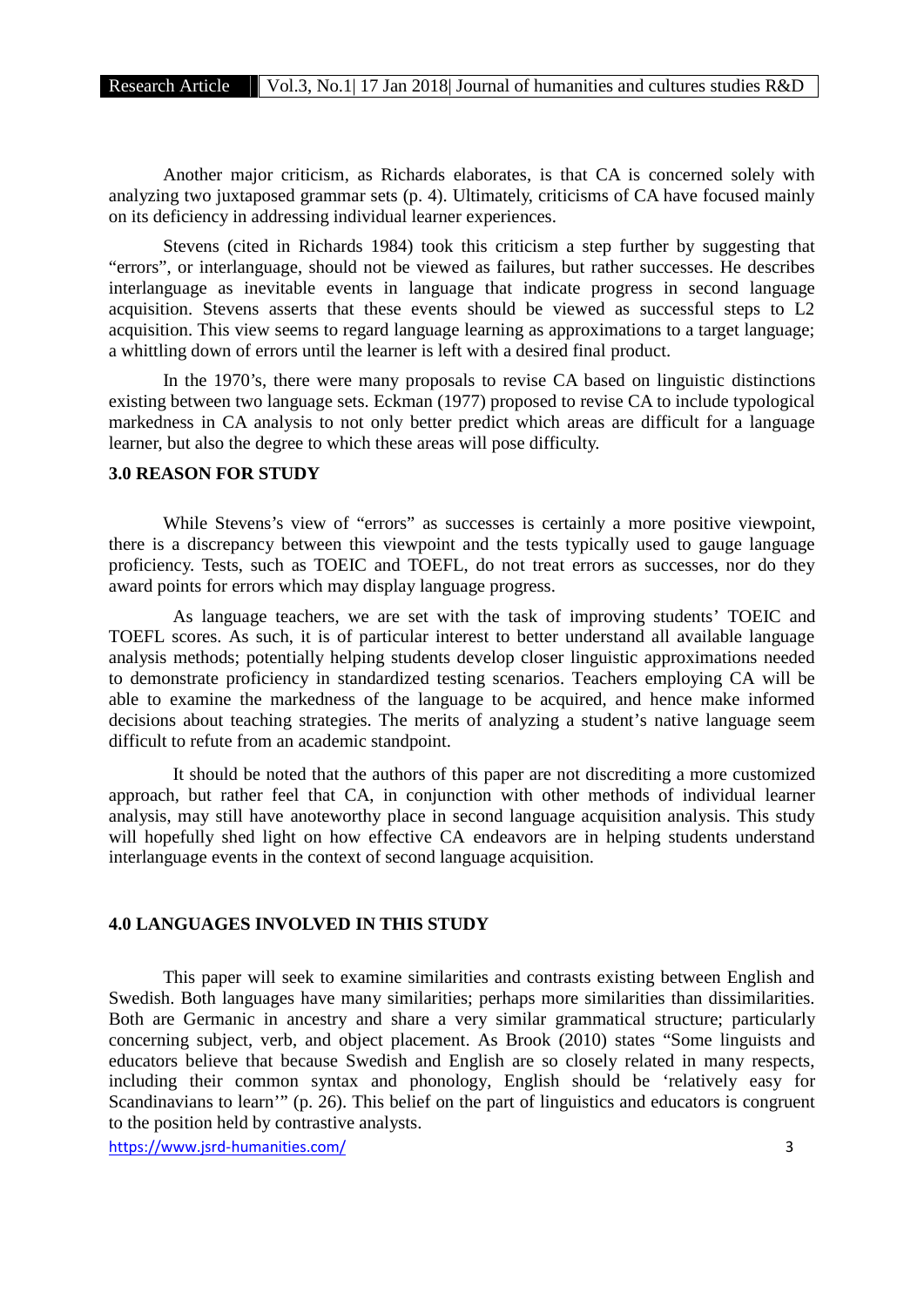In fact, recently, Sweden ranked first globally on the EF English Proficiency Index, making Sweden the most proficient speakers of English as a foreign language in the world (English First, 2013, p. 6). Falk (translated in Airey, 2004) states "Sweden is one of the countries in Europe with the highest percentage of bilinguals or multilinguals in its population. Approximately seventy-five percent of all adult Swedes can hold an everyday conversation in English"  $(p. 3)$ .

It is hard to know whether linguistic similarities have a causal relationship regarding facilitated English acquisition among Swedes. The researchers of this paper are not aware of any studies suggesting such a claim. It is simply noted that many similarities exist, and Swedish people seem to exhibit an exemplary proficiency regarding English language ability.

# **5.0 METHOD OF ANALYSIS**

The data obtained for our research were samples of English produced by an L1 Swedish speaker during four separate interviews. To obtain this sample of English, several newspaper articles were presented to our subject, followed by extensive interviews. Two of the interviews were recorded as sound wave files for transcription purposes. Two of the interviews were conducted online, using the Etherpad software Titanpad, to gather writing samples from the subject. The newspaper articles were merely presented to give the discussion a topic to aid discourse. The topic of the article was not necessarily closely adhered to throughout the discussion. The newspaper articles intentionally dealt with the topics of population, drug use, and income to stimulate the use of English/Swedish cognates. The cognates "personer", "narkotika" and "inkomst"were intentionally targeted for usage analysis.The last article was an exhaustive list of Swedish/English cognates chosen to discuss language difficulties our subject may have experienced during his progression through English as an L2.

The interviews were designed to either confirm or disconfirm prior predictions made about possible L1 Swedish transfer during English language production. To do this, multiple interviews,conducted by each of the researchers separately, were needed to provide the wealth of data necessary to evaluate the accuracy of prior predictions.

The subject's language production was isolated as a txt. file for corpus analysis. AntConc, a corpus analysis software was used to assist in language analysis. This program helped the researcher analyze the corpus in terms of word frequency, and contextual language usage.

# **6.0 ENGLISH LEARNER PROFILE**

For the sake of confidentiality, this paper will refer to our subject as "Angus." Our subject revealed during the first interview that the 1980's American TV show "MacGyver" was a very substantial influence and motivation for him to learn English. The name "Angus" was chosen as an homage to the main character of this series (Angus MacGyver).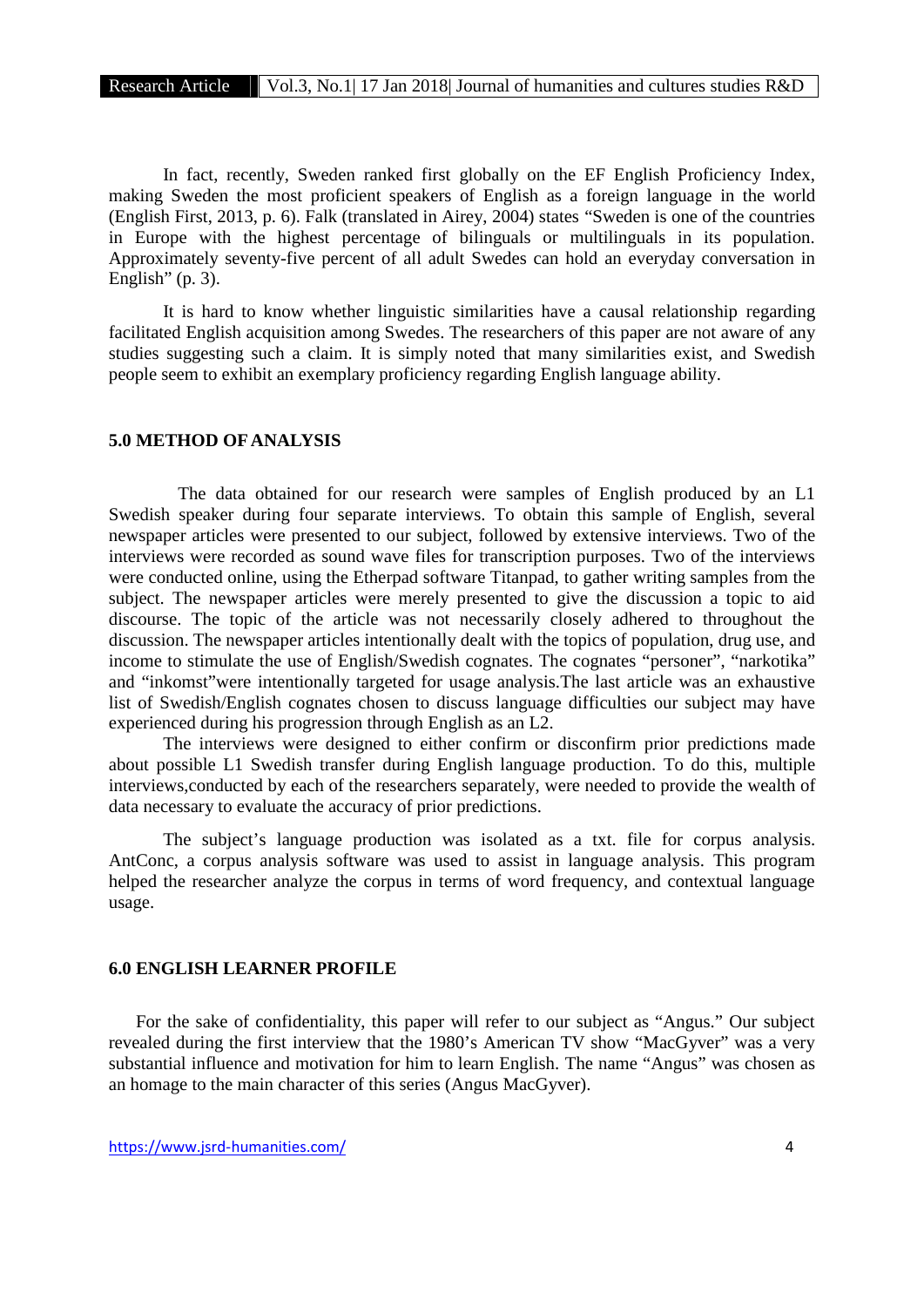At the time of this study, 2013, Angus was a 28-year-old student living in Tokyo and studying English and Japanese at Temple University. Angus was born in Umeå, which is a town in the northern part of Sweden with a population of roughly 100,000 inhabitants. Angus first began studying English through the Swedish elementary school system when he was 10 years of age, but admits that he did not actively take an interest in English until his later years of junior high school.

Angus moved to Atlanta, USA in 2000 as part of an America/Sweden exchange program. This afforded Angus an opportunity to develop his English ability at a relatively early age. Angus cites this as being a crucial element in his L2 language acquisition.

#### **6.1 MOTIVATION**

During our first interview, Angus mentioned many motivators that compelled him to learn English from an early age. These included MacGyver (a technologically savvy American TV action hero), Zelda& Final-Fantasy (Japanese video games exported to Western countries with English-dubbed storylines), and American and British music (particularly rock and hip hop). As Angus stated:

> "…like most of our television shows and all the movies is not dubbed, so for me it was just like, I really wanted to understand what like MacGyver was about. Like I wanted to see like MacGyver and I wanted to understand what MacGyver said to people so uh, of course we could read the subtitles but it still, like I still wanted to like know it by just the words. So, MacGyver was my major inspiration of like learning English."

(Appendix A, Angus interview)

# **7.0 PRE-INTERVIEW PREDICTIONS: CONTRASTIVE ANALYSIS**

Before conducting the interviews, it was necessary to make predictions about errors made by an L1 Swedish English speaker based on language differences. Below, are listed several predictions based on 1.) Phonological distinctions, 2.) Grammar distinctions, 3.) False friends: English/Swedish cognates, and 4.) Plural morphology.It would not be feasible to create an exhaustive list of every possible error an L2 English speaker could make, so for the sake of brevity, we will focus mainly on these four major categories.

Some possible unpredictable errors could relate to language developmental struggles our subject has overcome during his own personal pursuit of English as an L2. This, being a major criticism concerning the limitations of contrastive analysis, is worthy of evaluation within the data.

#### **7.1 LANGUAGE DIFFERENCES**

The following sections will address differences in phonology, grammar, lexical and plural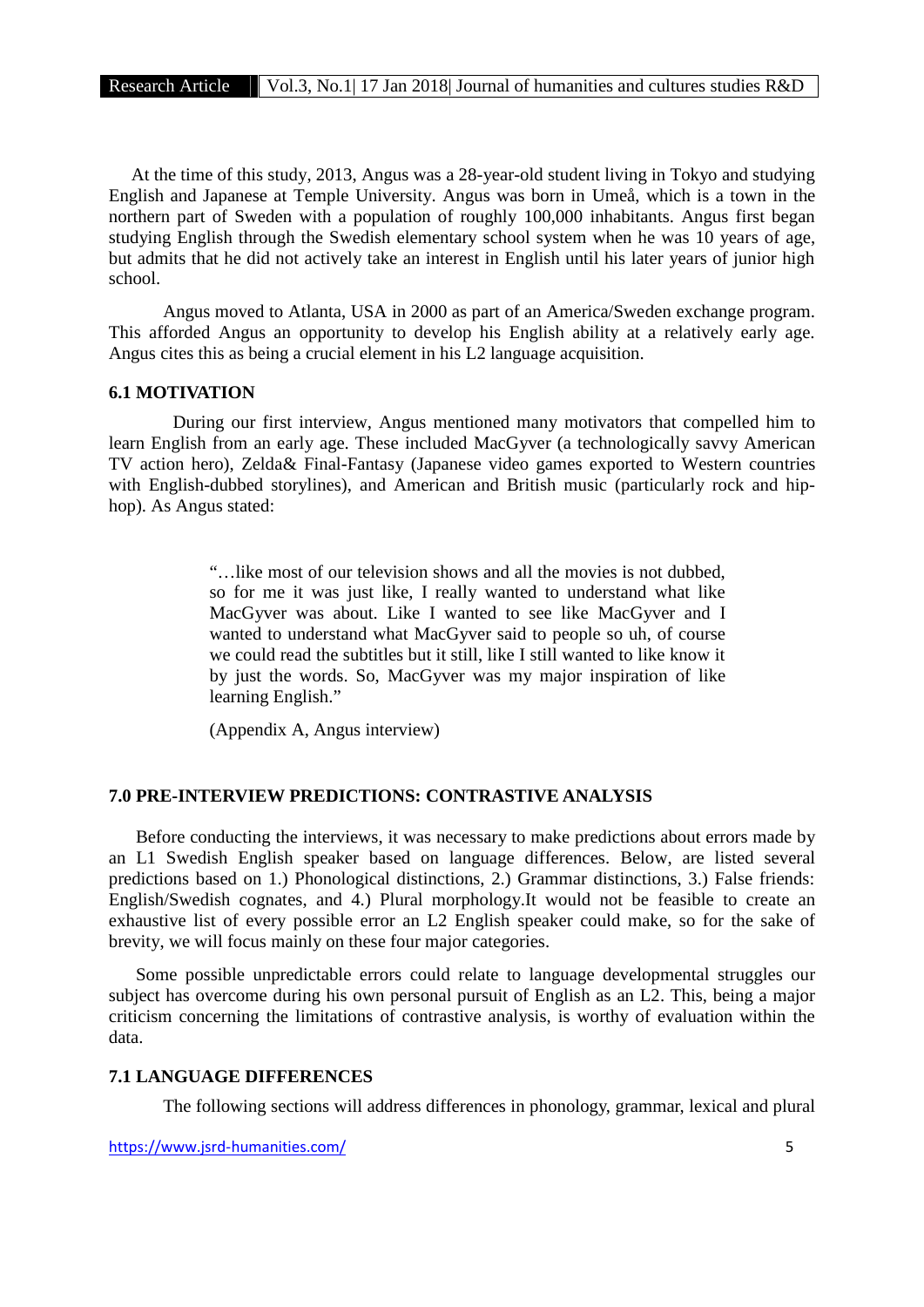morphology. The data will be analyzed and evaluated based on these predictions. Finally, predicted limitations in CA's scope will be discussed.

# **7.1.1 PHONOLOGICAL DISTINCTIONS**

According to Pekka and Löfstedt (2010), the Swedish language has 17 pure vowel sounds, which "feature nine long vowels and eight short vowels" (p.7). Even with this large number of vowel sounds, it has been suggested that there are still some difficulties for Swedish L1 learners of English when pronouncing certain words with similar syllable nuclei, or minimal pairs (Felder, 2009).

It may, therefore, be possible to predict that our subject may produce words with meaningsdifficult to comprehend or distinguish from other similar words. Minimal pairs are words that only differ in one phoneme, in this case perhaps vowel nuclei, illustrated with words like "been" and "Ben", or "pin" and "pen" (Barlow, 2002, p. 58). Our subject may have trouble distinguishing between words such as "Reap", and "Rip."

Another distinction concerning phonology is related to the timing and intonation of the Swedish language. It could be suggested that the timing of the Swedish language is especially unique in comparison to English, and therefore could be a possible source of negative transfer. The Frankfurt International School discussed the characteristics of the Swedish language as follows:"Swedish, unlike English, is a tone language. This means that it can distinguish word meanings by differences in pitch. This may result in the production of statements in English that sound like questions, or sentences that sound incomplete (particularly sentences ending with a two-syllable word)" (Shoebottom, FIS, 1996). This may lead to cases where declarative sentences take on an interrogative appearance.

## **7.1.2 GRAMMAR DISTINCTIONS**

The Swedish language, although similar to English, has some distinguishing characteristics. One such feature has to do with subject-verb agreements. As Källkvist & Petersson explain, "One thing that many Swedish learners have difficulties with is the English subject-verb agreement in third person singular. There are various explanations as to why Swedes seem to find English subject-verb agreement difficult but one reason might be that this type of grammatical feature does not exist in Swedish" (Källkvist & Petersson, 2006). Considering that the act of adding an "s" to second-person verbs seems to be a more marked feature of English, it is feasible to predict that our subject will make some performance errors of either commission or omission involving +s verbs conjugations.

If we look at the sample of the Swedish language below (Figure1), we can see why this aspect of English may be difficult for Swedes. Notice how the verb (gillar  $=$  like) remains unchanged when paired with the various subjects "jag" (I), "han" (he), and "de" (they):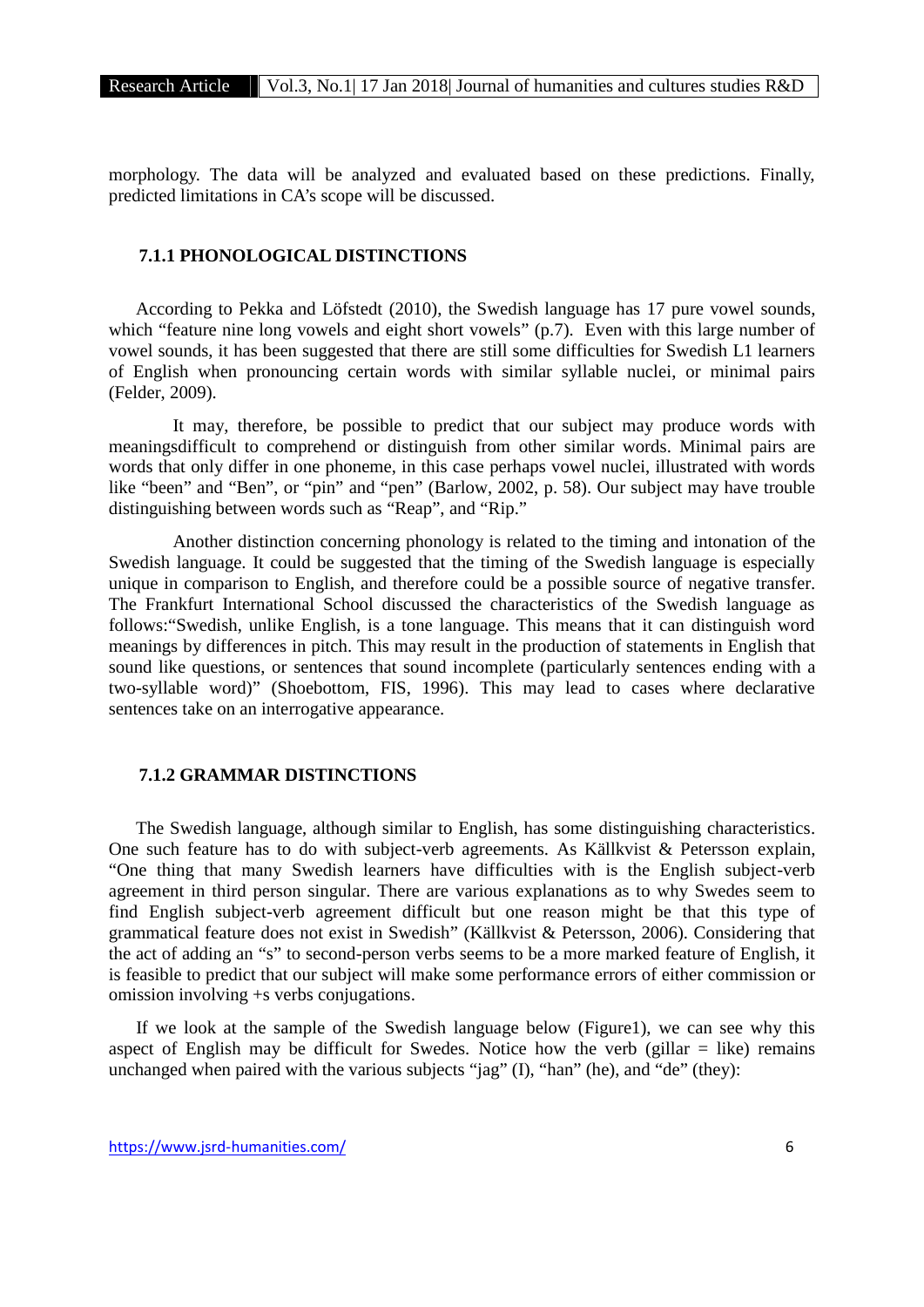## **FIGURE1: Swedish Subject-Verb-Object Formation**

**1 st person singular:**Jag gillar glass. (I like ice cream.)

**3 rd person masculine singular:**Han gillar glass. (\*He like ice cream.)

**3 rd person plural:** De gillar glass. (They like ice cream.)

# **7.1.3 FALSE FRIENDS: COGNATES**

Another pre-interview prediction was made with respect to misuse of English/Swedish cognates. The influence of English on modern Swedish has resulted in the addition of many "English" words to the Swedish lexicon. Unfortunately, some of these words may not have retained their original English meaning, and could possibly create some difficulty for Swedish learners of English. As Brooks suggests, although some English words have been adopted and remain cognates many other adopted English words have evolved to take different meanings or connotations. This can cause confusion when Swedish learners of English when attempting to translate them back to English. An example of this is the word "babysitter."As Brooks states, babysitter is"a common English word denoting a person who watches a child while his or her parents are away, has been adopted into Swedish to mean a specific type of baby or high chair, which can lead to sentences such as: 'Your son is in the babysitter.'" (Brooks, pg. 30, 2010) Based on this, we could imagine a case of words like this (and perhaps others) being used in incorrectly.

In her paper titled "Your son is in the babysitter", Brooks provides a list of several common false friends existing between Swedish and English. During the final interview, we discuss a long list of English/Swedish cognates with Angus, and ask him to identify which words have caused him confusion during his English language acquisition.

Using the same sentence from figure 1, we can get a clear idea how "false friends" can cause trouble for Swedish English learners. Please pay attention to the object "glass" (ice cream) in Figure 2:

#### **FIGURE2: Swedish/English Cognate**

| Jag gillar glass. English translation: "I like ice-cream."     |
|----------------------------------------------------------------|
| Possible sentence involving negative transfer: "I like glass." |

Other interesting English/Swedish cognates are words such as "hamstring", which means hoarding, and comes from the word "hamster" (literally means acting like a hamster);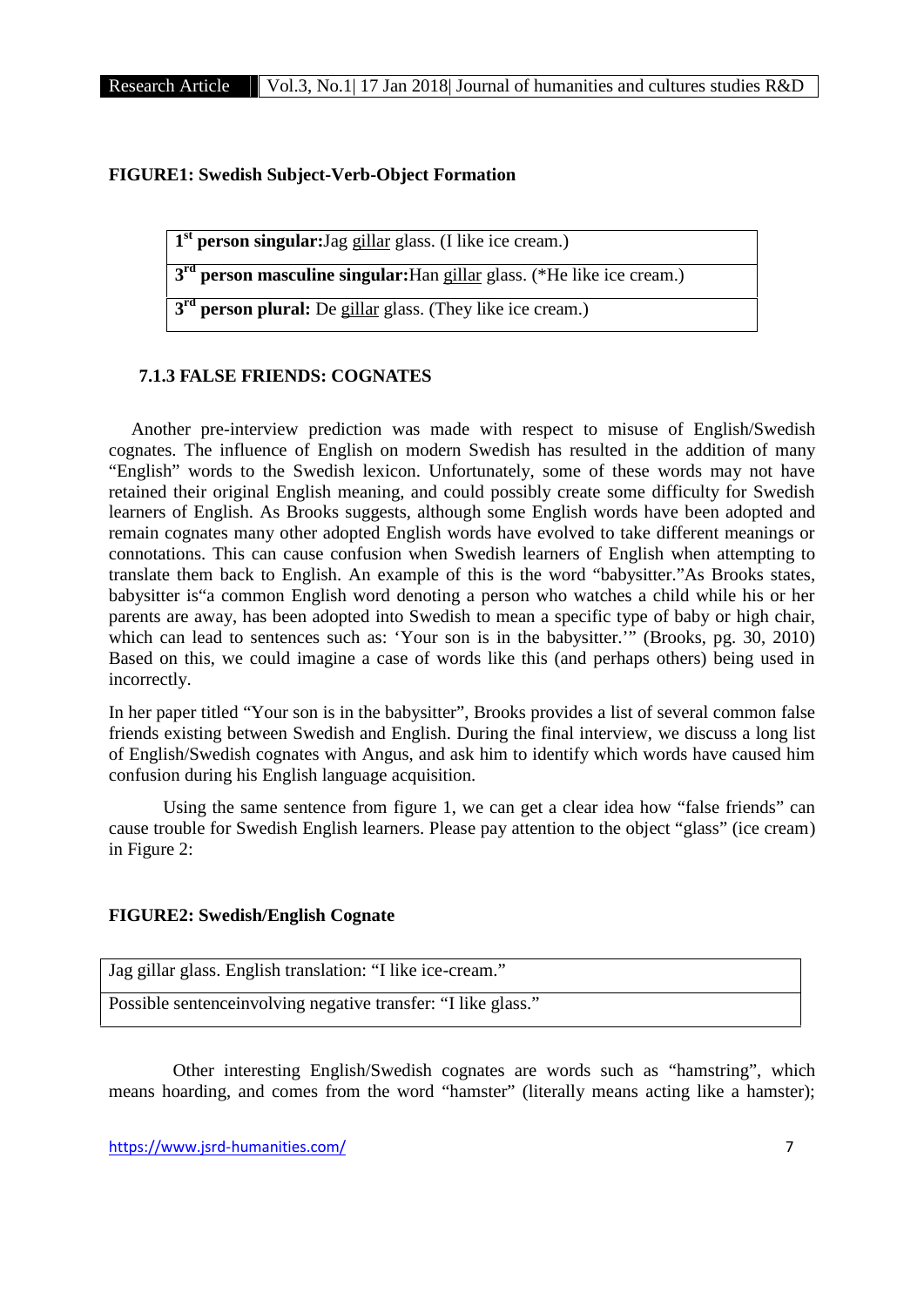"ful", which sounds like "fool", but is used to describe an ugly person; and "kissa", which sounds like "kiss", or "kisser", but means to urinate (Lynch, 1998).

# **7.1.4 PLURAL MORPHOLOGY**

Another problem regarding English "loan words" is the different meanings and morphologies these words take when used in different languages. For example, in English, the word "claim" has a meaning akin to "a right to", whereas the same word in Japanese (*クレーム*/kureɪ mu) has a much more negative connotation analogous to "a complaint." In addition, the English word "claim" is subject to a morphological +s plural indicator, while the Japanese word "kuremu" is not.

Swedish also has many "false friends" which could create negative transfer regarding proper meaning and morphology. As Philip Holmes and Ian Hinchliffe (1997) point out in their book entitled "Swedish: An Essential Grammar", some words that are "non-count singular" in English, are conversely "count plural" in Swedish. The authors offer this example to illustrate their point (please note that the plural morpheme in Swedish is represented here by "er"):

income (English non-count singular) inkomst(er) (Swedish count plural)

 $(pg. 36)$ 

The opposite is also sometimes the case; as Holmes and Hinchliffe go on to give the following example:

knark (Swedish non-count singular) narcotics (English count plural)

(p. 36)

Looking at the examples mentioned above, perhaps it is possible to make some predictions about possible "errors" our subject will make in relation to perceived "proper English" phonology, grammar, vocabulary, and morphology.

## **7.1.5 PREDICTED LIMITATIONS**

Knowing our subject's background, particularly that he has spent so much time in America, some of these predicted grammatical events or interlanguage may have already been noticed and corrected. Therefore, multiple interviews were needed to find small language idiosyncrasies in a large amount of data.

Another limitation is that our subject has lived in Japan for over five years, and has been studying Japanese. Perhaps some language transfer will be attributable to his lengthy stay in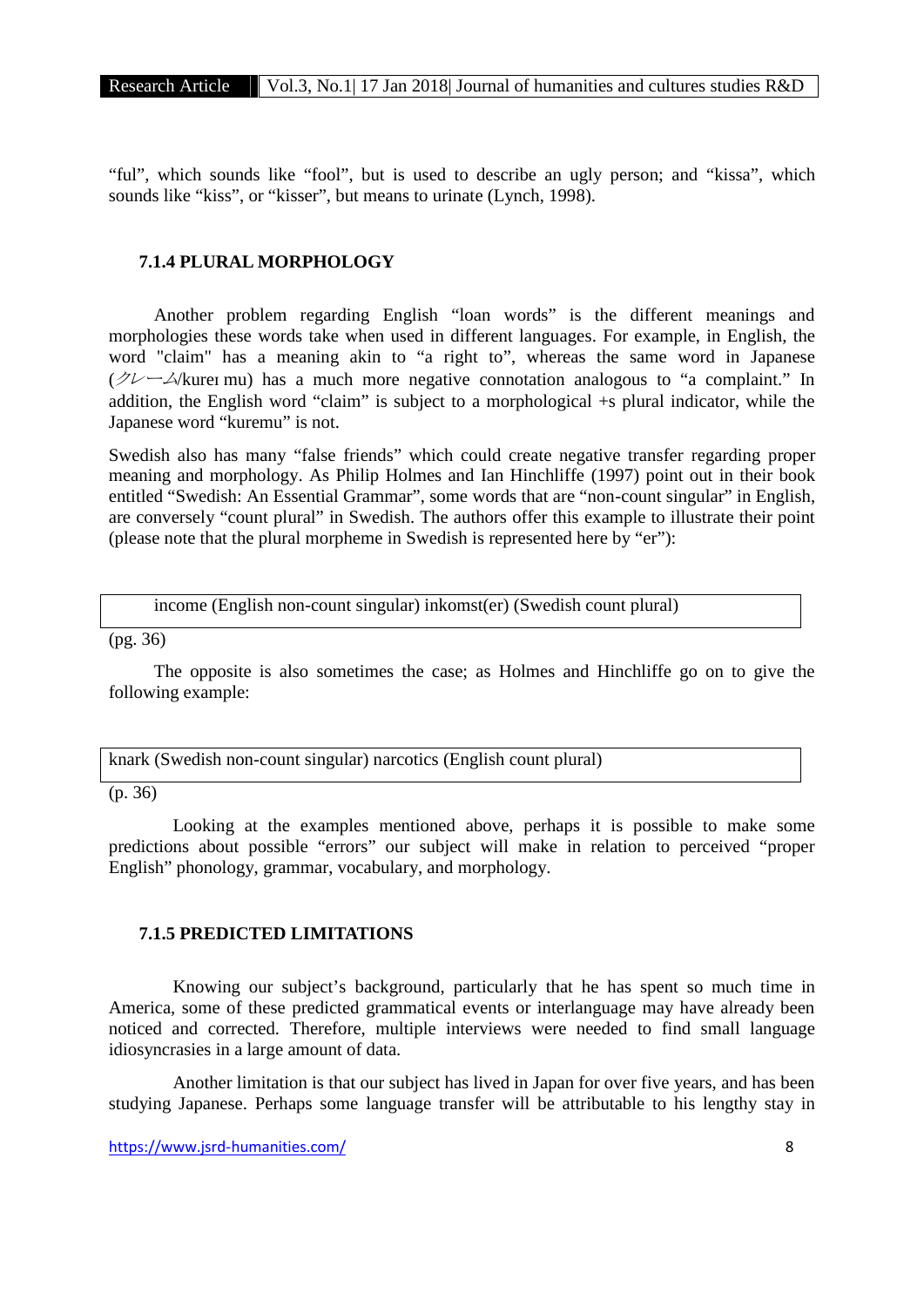Japan, and his vigorous Japanese language study. Living abroad has undoubtedly exposed our subject to more non-Swedish language interactions.

# **8.0 RESULTS: POST INTERVIEW ANALYSIS**

Earlier in the paper, many predictions were made about how L1 influence might be present in the data we obtained from our subject. These predictions included: phonological, grammar usage and morphology, and cognate usage and morphology. From this point on, the paper will address each of these points in succession.

It might be useful at this point to readdress these predictions and analyze how they match up to the data.

# **8.1 PHONOLOGICAL ANALYSIS**

Earlier in the paper, it was mentioned that L1 Swedish speakers of English sometimes have difficulty with minimal pairs. Although this was not abundantly present in the data, a few incidents could be used to attest to this prediction.

In one part of the interview, our subject, Angus, mentioned the name "MacGyver" as a personal source of inspiration to study English. When he first said the word, it was somewhat unintelligible because of his pronunciation mah/GEE/vah  $(m$  iv). When the subject noticed there was difficulty understanding his pronunciation, he repeated it, this time with an intentional change in pronunciation that appeared to be for the researcher's benefit. During the second production, he sounded the word out slowly with more emphasis on the second vowel: mah/GAI/vah (m $\alpha$ q $\alpha$ <sub>I</sub> v  $\alpha$ ). This was noted, and the subject was asked about it again during the post-interview. At that time, Angus made known his perception that even though Swedish has "many vowel sounds", Swedish people still seem to have difficulty saying words with "difficult English vowel sounds."

He mentioned the brand name "Rice Crispies" to make his point clearer. According to Angus, "Many Swedish people say like 'Reese' ( is) Crispies, you know? They have to like really think about it" (Angus, personal communication, 2013).After Angus was asked to repeat several minimal pairs, there seemed to be less difficulty producing the vowel sounds. This suggests the production may be a conscious effort. It was also mentioned that "These words were like sometimes hard to hear" (Angus, personal communication, 2013).

Along with distinguishing certain vowel sounds, it has also been noted earlier in this paper that the Swedish "intonation" could possibly transfer into English.This may create an effect of seemingly continuous run-on sentences, and question-sounding statements. Although the data did not seem to attest to the latter (unintentionally produced question-sounding statements), there was some evidence of the former (sentences that seemed to continue without a definitive ending). This can be witnessed to some degree in many of the statements made by our subject, but particularly in the following example: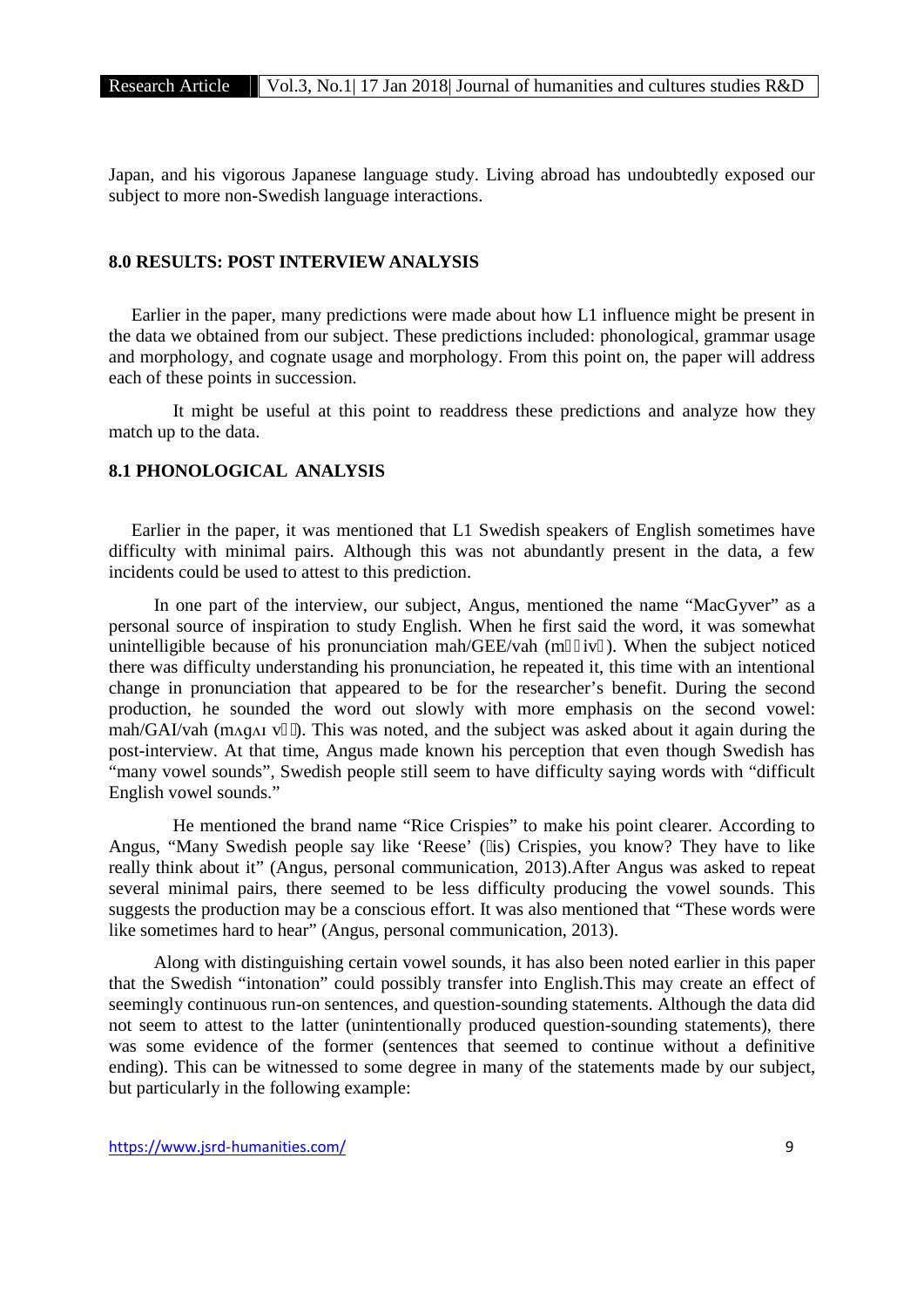(Responding to the question "What aspects of English were particularly difficult for you?")

"Partly it was like, maybe it was like pronunciations. I would say like people in Sweden are usually very confident about their English, because it's not like, they don't know that it's bad until they go abroad. So like, when I went to Atlanta when I was like 16. I thought I was like perfect in English, but then I like realized I had some limits. And it was like things I couldn't, you know, explain and that was probably the first time I knew that you know like I have to change some things or maybe my pronunciation needs to get better … my vocabulary needs to ya... but also I think it's like the internet now is a big thing … like all the things I read on the internet is usually in English..so I would say like... that kinda expanded my vocabulary a lot…. so ya…"

(Appendix A, Angus interview)

Intonation is a speaking strategy used by English speakers to let the interlocutor know if the person is finished speaking, or has more to add. Generally, a rise in intonation lets the interlocutor know that the speaker has more to add, while a drop indicates the speaker is finished. In Angus' case, almost every sentence "ended" with a rising intonation, creating an illusion that the speaker had never really completed his thought.

# **8.2 GRAMMAR ANALYSIS**

Earlier in this paper, a prediction was made about the possible presence of grammatical transfer involving subject/verb agreements betweensubjects and verbs. This indeed was attested in many places in our data. Using the AntConc corpus analysis software, it was determined that Angus used the verb "is" 33 times. Of the 33 times, 10 were instances where the subject was plural, and "are" is the commonly accepted conjugation. Interestingly, there were no mistakes with other conjugations of the "to be" verb. Figure 4, below, illustrates the frequency with respect to subject-verb disagreement.

**Figure3: Corpus Analysis - Accuracy of Present Tense "Is" Verb**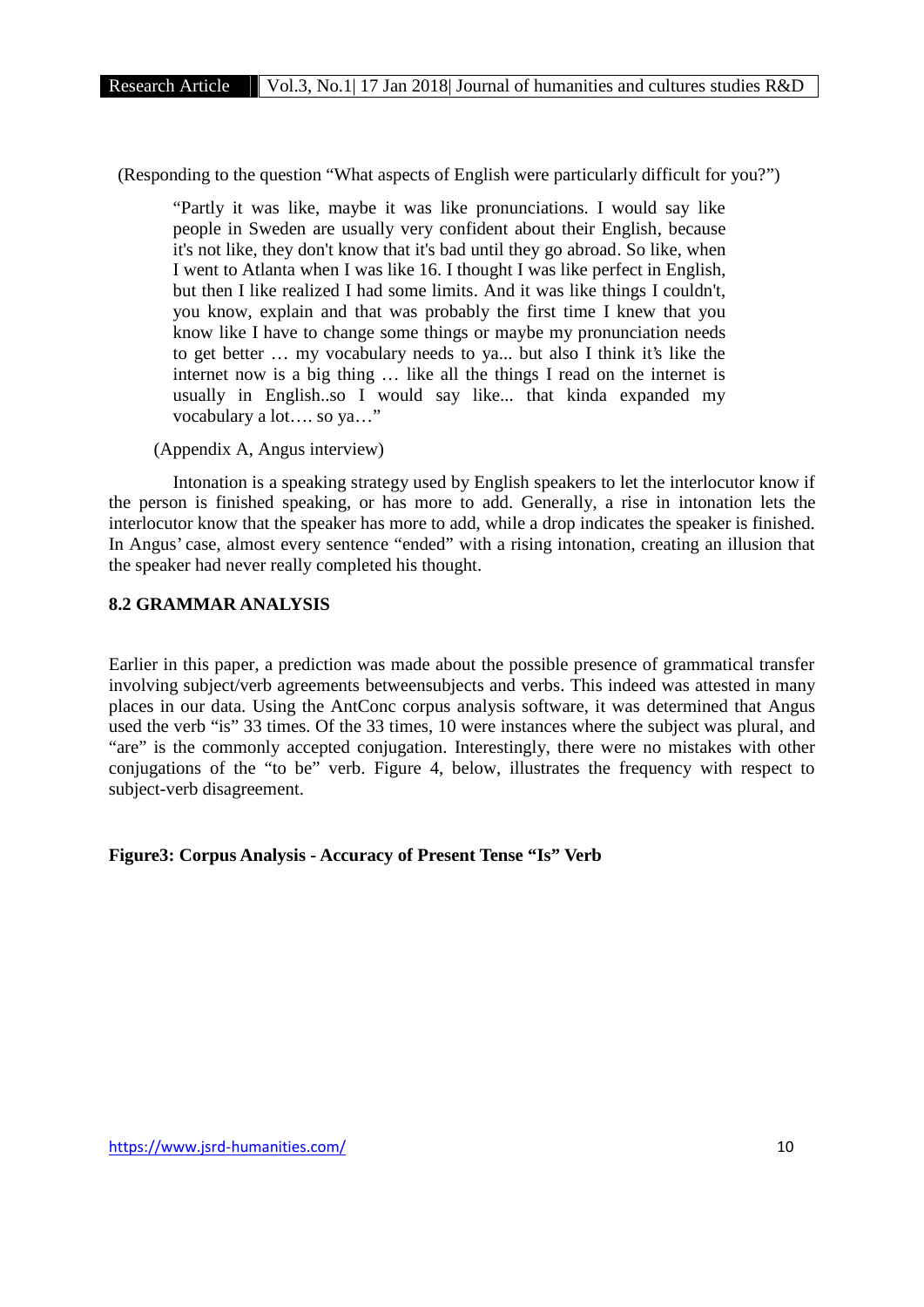

Looking at the examples below, we can see a few examples of subject/verb agreement errors:

- 1.) "…because in Sweden, everything is in uh... like most of the television shows and all the movies is (are) not dubbed…"
- 2.) "…video games… because all the games in Sweden is (are) not translated into Swedish"
- 3.) "like the letters is (are) the same but the pronunciation is different. Like it's more like Japanese. Like our vowels is (are) like a i u e o, and the American ones is (are) like A orU or I or E…"
- 4.) "Mainly immigrants that um… either refuse to work andis (are) like happy to live on social welfare or people who like has (have) a hard time adapting to Swedish society... I guess…

As previously mentioned, this grammar event was only present with respect to "is/are" be-verbs, as was not witnessed with other "+s" third person morphemes (as predicted). During the post-interview, my subject asked me to reveal what "mistakes" he had made. Upon mentioning this "mistake" to the subject, he replied "Oh yes, that is very hard", revealing that the learner was aware of this difficulty prior to the interview. It can be said from this that awareness did not prevent the occurrence in our subject's speech production, further attesting to the perseverance of this error.

# **8.3 FALSE FRIENDS**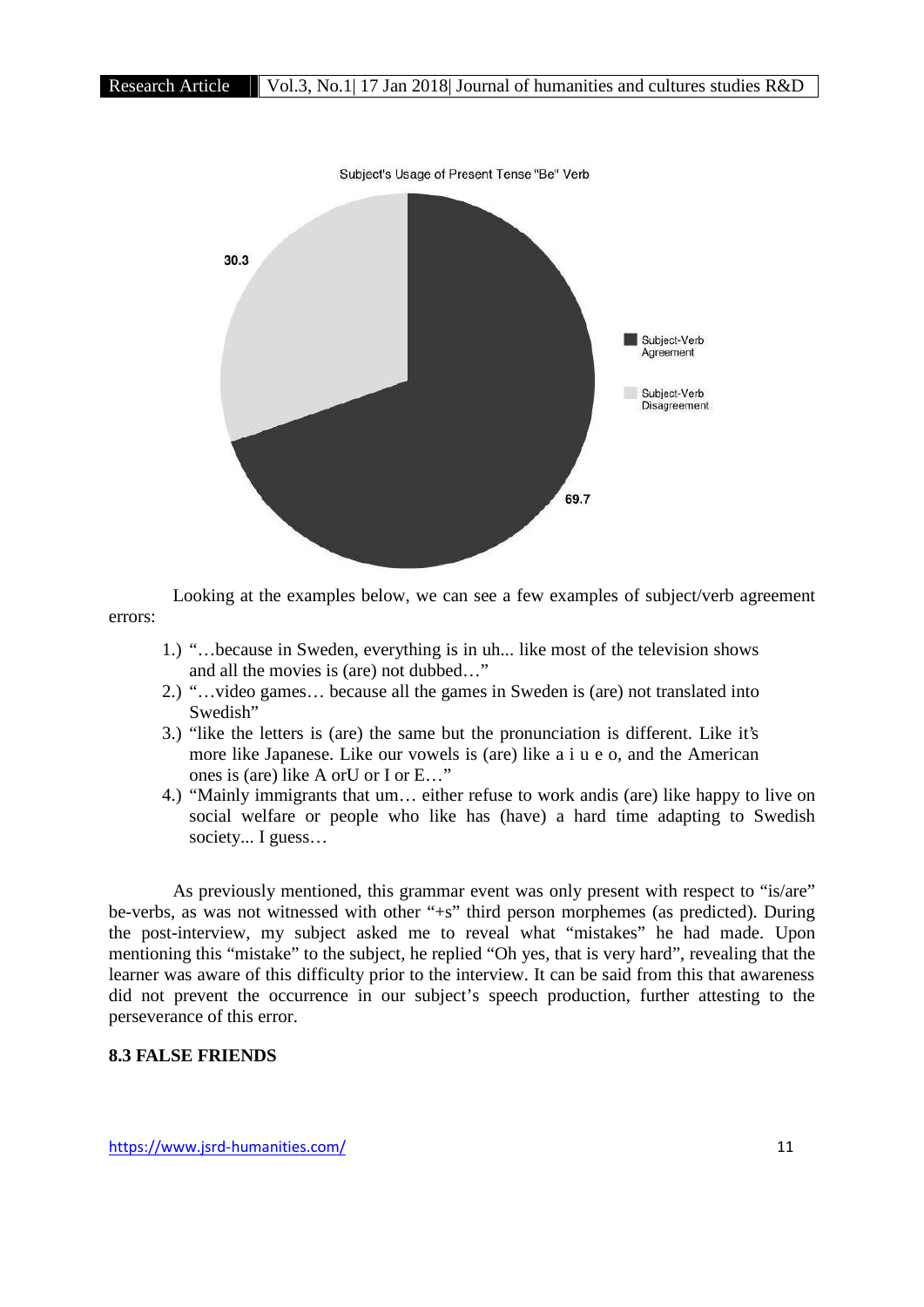Although there was a prediction made about cognates being used incorrectly in terms of meaning and morphology, there did not seem to be much evidence for this in the data. Several weeks after the interview, the subject was asked to identify as many English/Swedish cognates as he could in the transcript of our interviews. He identified many, such as "auction" (Sw. auktionen), and"interest" (Sw. intresse). All cognates he identified were used correctly within the data. Cognate usage was analyzed by N-grams generated by the corpus analysis software.

At first. the +s error in "pronunciation(s)" seemed to verify the earlier prediction, but closer examination revealed that "pronunciation" is not an English/Swedish cognate (Swedish = uttal), and so cannot be said to attest to our prediction.While examining the transcript, we wondered if perhaps "pronunciations" was a transfer from the usage and/or morphology of the word "uttal." This was disconfirmed during the final interview when Angus stated,"No you can't write "uttals" It's always just uttal."

Throughout our data, Angus not only used cognates in correct context, but also with consistently accurate morphological construction. This contrasted with our earlier prediction. As stated before, this may be the result of his experience living in America, and his genuine interest in the English language in general.

# **8.4 UNPREDICTED LANGUAGE EVENTS**

Our subject displayed a tendency during the interview, and even more so during the postinterview (perhaps when he felt more relaxed) to overuse passive sentence formations. The example below could be used to illustrate this phenomenon:

> "...and the interest that was like shown, it was like pretty big, like 42 countries, from 42 countries it was like shown a lot of interest..." (Appendix A, Angus interview)

This preference for passive formations is not interlanguage, but rather a style of speaking that seems somewhat atypical compared to native discourse; particularly regarding frequency.

Our subject also tended to use the "ya" in his language production. This may come from the Swedish word "ja", meaning "yes", being used quite frequently in Swedish language production. In addition, the word "jag" meaning "I" is often a homophone with "ja", as the "g" is not always pronounced (Angus, personal communication, 2013).

Another unpredicted event was regarding the word "like." Our subject had a propensity to use the word "like" quite frequently in his language production. Using the AntConc corpus analysis software, it was discovered that "like" was the most frequently used word; appearing 82 times in the data. Below, in figure 5, you can see a concordance plot of when Angus used like in conversation.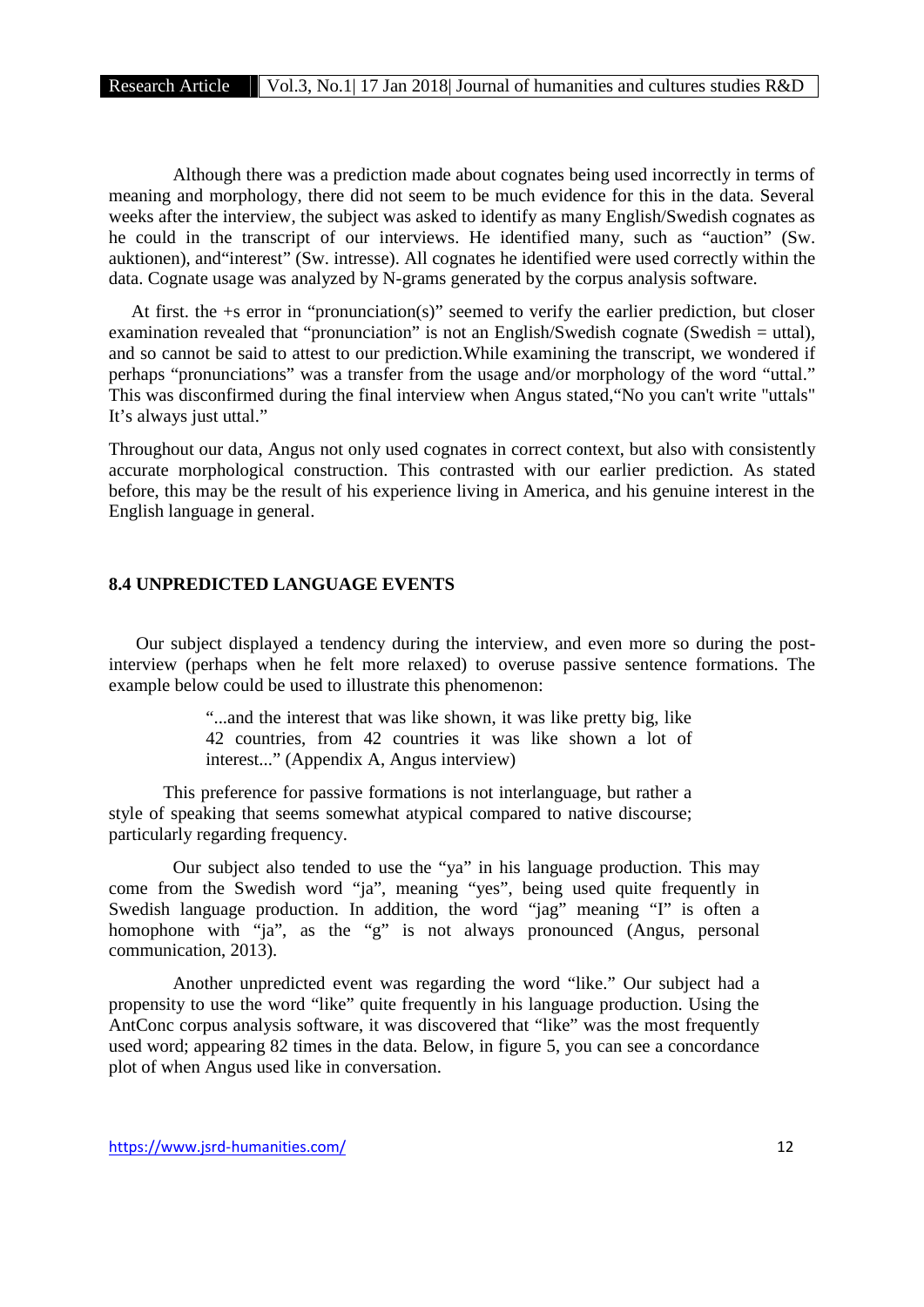

Analyzing the concordance plot of "like" usage, we can see it was much more Analyzing the concordance plot of "like" usage, we can see it was much more<br>prevalent during his first and second interview; perhaps the result of initial nervousness. Altogether, Angus produced 1,755 words during our interviews. According to our corpus analysis, 534 words were non-repeating, original words. Figure 6 shows us to our corpus analysis, 534 words were non-repeating, original words. Figure 6 shows usa list of Angus' most produced words.

# **Figure6: Word Frequencies**

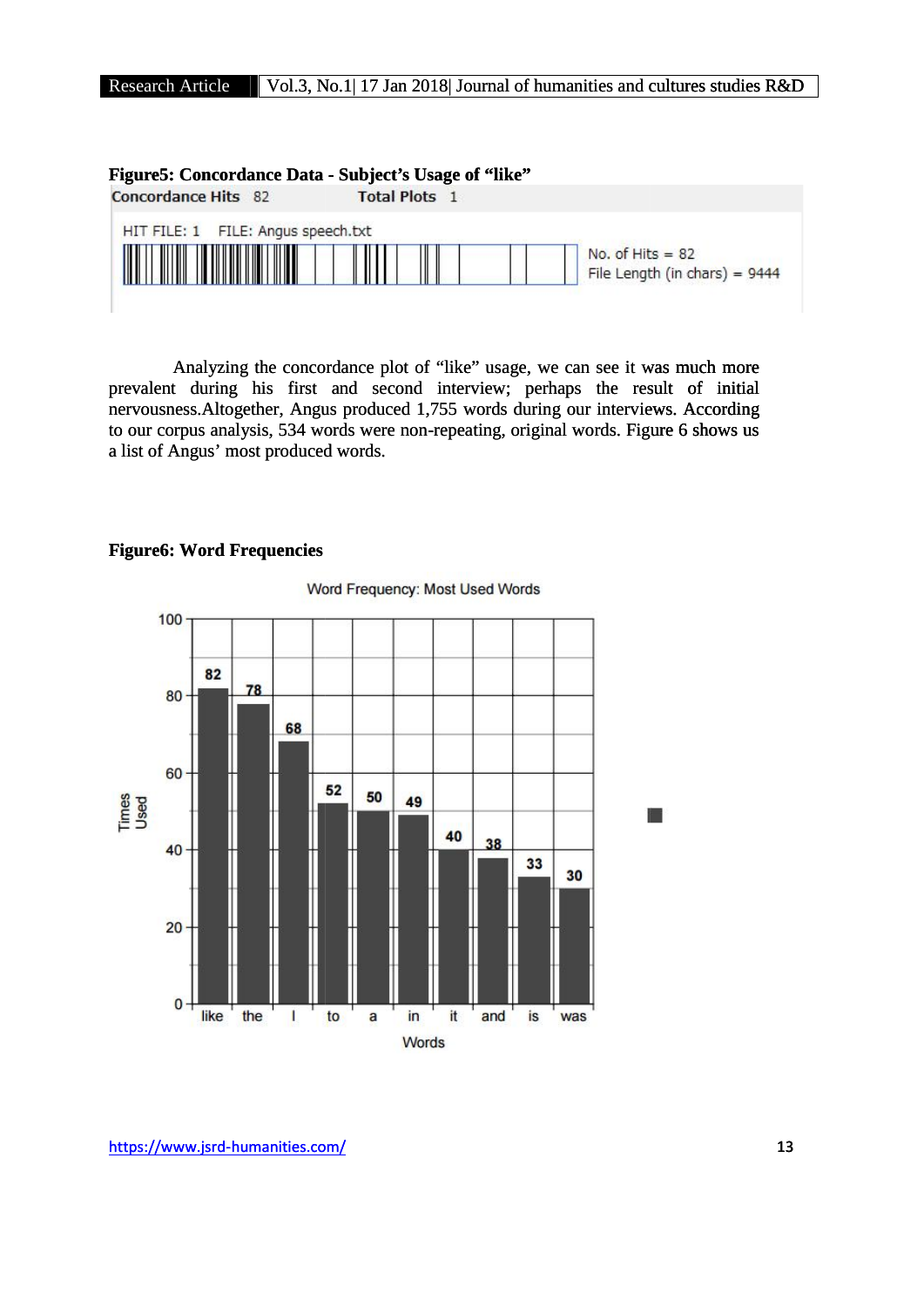# **9.0 CONCLUSION**

Although some of the predictions made at the onset of this study were not supported, possibly a result of the subject's extended stay in America, a considerate amount of the predictions was indeed accurate. Evaluating the grammatical and phonological features of the Swedish language before engaging in a discussion with the L1 Swedish English speaker did allow the researcher to make some informed predictions about the subject's English language usage, particularly with respect to subject-verb agreements, and phonological production. We conclude, therefore, that learning about the grammatical features of a student's L1 can, to some extent, better inform instructors regarding possible interlanguage events and language learning difficulty.

Using CA to make knowledge able predictions regarding student-specific language difficulties seems to have a valid place in language instruction. This study may support the use of CA as one method to familiarize language instructors with the areas of potential difficulty for L2 learners of English, but more research needs to be done.

# **9.1 LIMITATIONS**

This was a case study, and as such, it was restricted to one subject  $(n=1)$ . Drawing data from one subject makes it difficult to assume equivalent results can be expected from larger populations. Also, the nature of the study makes replication a very laborious prospect.

C.A. cannot account for the multifarious differences in language output, perhaps the result of different experiences the learner encounters during their language skills progression, but it still may have practical applications for better understanding L2 language acquisition. Grammatical and phonological differences between languages may create subtle and enigmatic miscommunications resulting in potentially reduced intelligibility between interlocutors.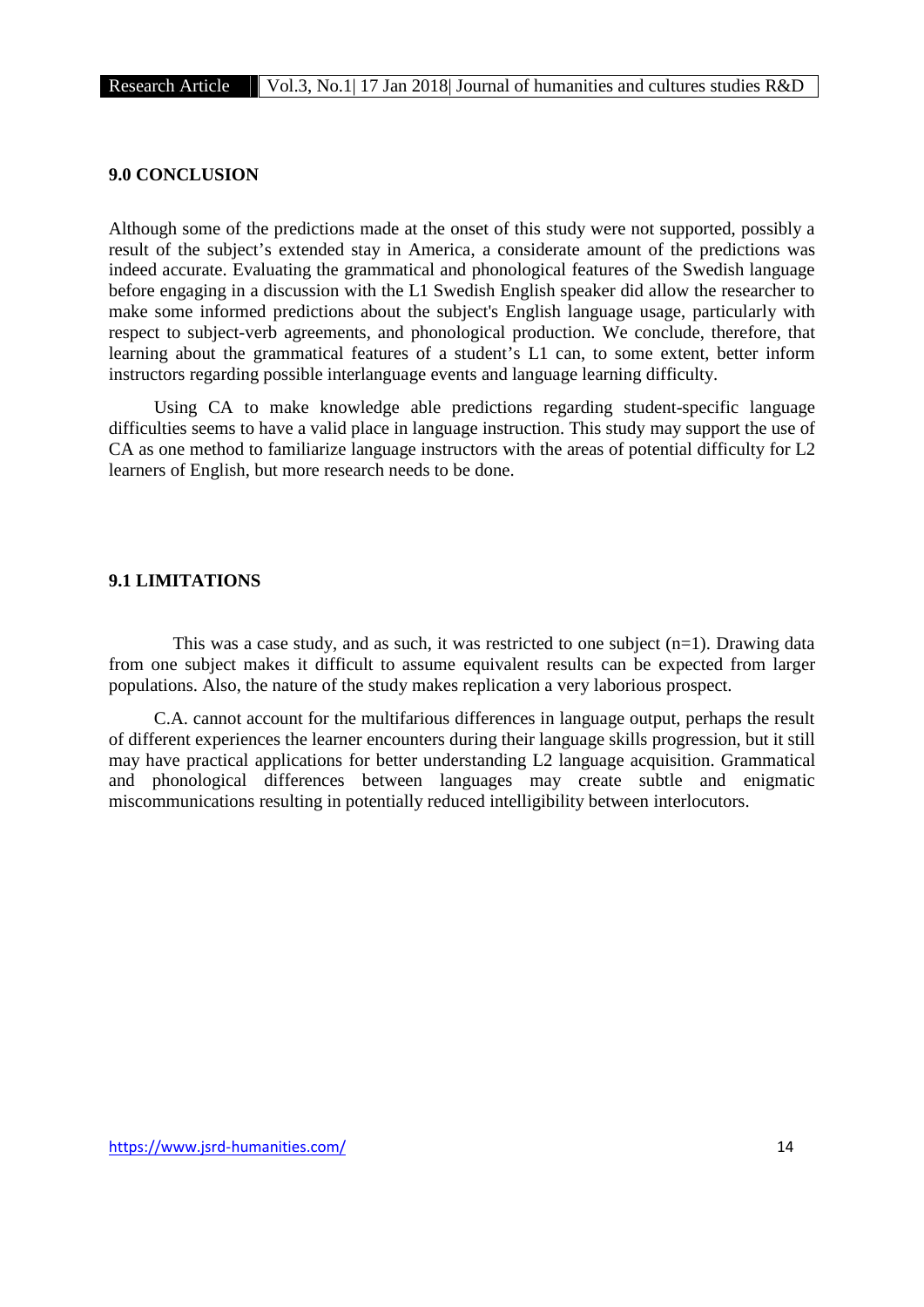# **APPENDIXA - Spoken Recorded Interview**

**Researcher:** Alright, can you describe the article? Please try to give as much information as possible.

**Angus:** Yes. It's about this like guy who owned a town and then he sold it to some Vietnamese guys for like 900,000 dollars because he was like he's been living there for like a long time and he just decided to auction it out and the interest that was like shown, it was like pretty big, like 42 countries, from 42 countries it was like shown a lot of interest as far as I could, ya... that is what I know, basically.

**Researcher:** Ok. What about a "mayor". Did you read anything about a mayor?

**Angus:** Ya the... the guy who owned the city before and he was actually like the mayor, right? I think so. And then he step, he stepped down as mayor of the city because he had to like move, he moved from city and he, he sold it so...

**Researcher:** About you, where are you from? What's the name of your town, and what are the people like?

**Angus:** Ok. My name is -----, and I'm from a town in North Sweden called Umeå. I would say the people are quite nice, a bit like reserved, but in general, it's like a nice atmosphere, but the thing about like North Sweden is that nobody talks to each other, it's like very ya... very reserved.

**Researcher:** You live in Tokyo now. What are you doing in Tokyo?

https://www.jsrd-humanities.com/ 15 **Angus:** I'm wor (false start) ... um I'm studying right now, but I used to work for like four years in a Japanese restaurant, but now I'm a student.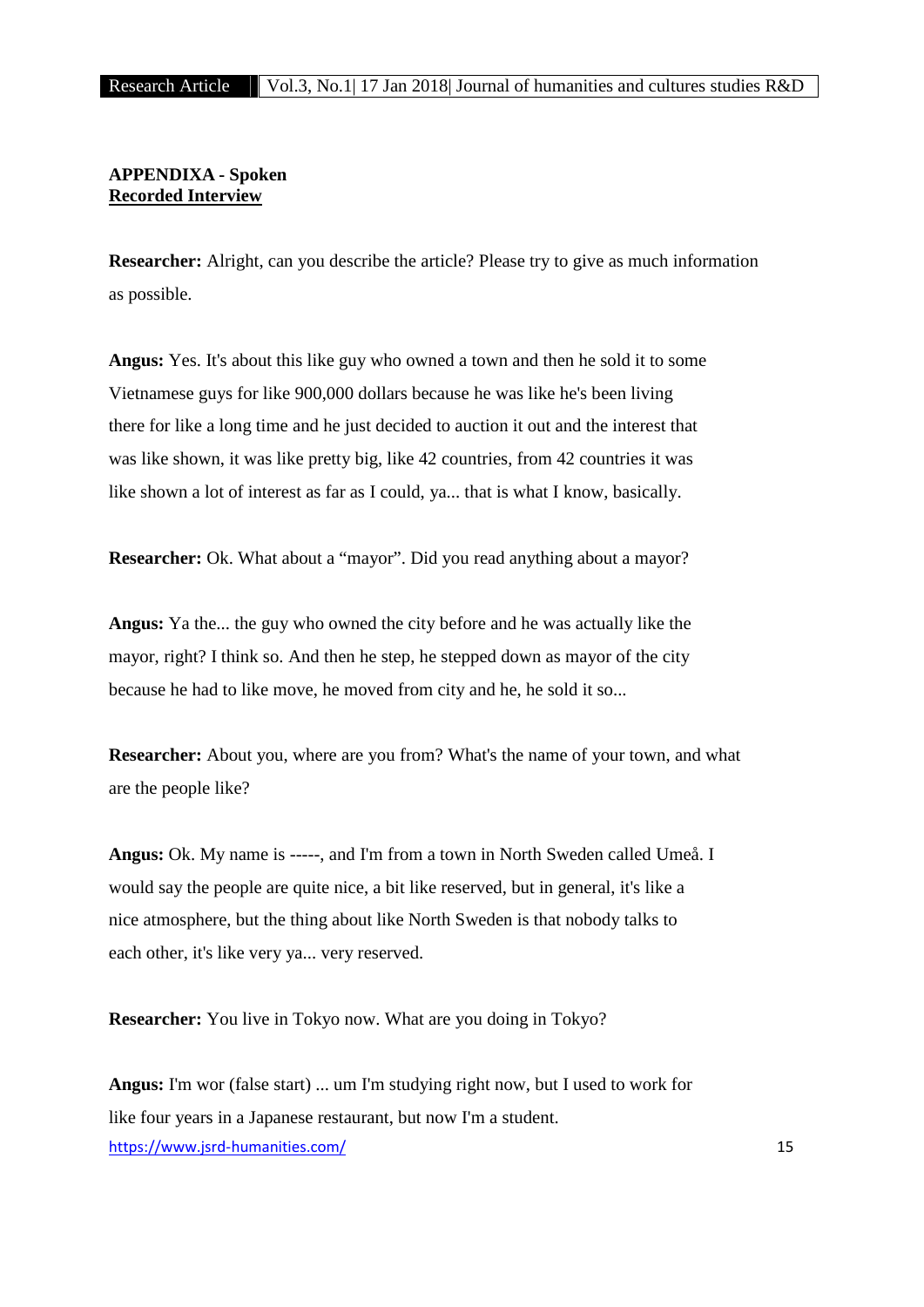**Researcher:** Why did you come to Japan?

**Angus:** In the beginning, it was just like because of my brother, like I had... he had interest a bit, like he was interested in Japan so he moved here when he was like sixteen and then he started university in Japan, so I had like good opportunities to visit Tokyo and then I just liked it and uh ya basically decided to stay, get a job and stay in Japan and ya…

**Researcher:** When did you first start studying English? Do you remember some of your first English classes? How'd you feel about English?

**Angus:** Ya I do actually. It was really fun because, in Sweden, everything is in uh... like most of our television shows and all the movies is not dubbed, so for me it was just like, I really wanted to understand what like MacGyver was about.

#### **Researcher**: Sorry?

**Angus:** Oh ya, MacGyver. Like I wanted to see like MacGyver and I wanted to understand what MacGyver said to people so uh, of course, we could read the subtitles but it still, like I still wanted to like know it by just the words. So, MacGyver was my major inspiration of like learning English. And like that and like video games because all the games in Sweden is not translated into Swedish. If I play like a Final Fantasy game or if I play like a... like a Zelda game when I was a kid, everything was in English. And it sucked when you were like you know, like seven and you couldn't understand what like the main character was saying, so when I started school, I was actually like really hyped up about like I wanted to learn and I wanted to know like what Link said to Ganon (characters from a Nintendo game entitled "Zelda").

https://www.jsrd-humanities.com/ 16 **Researcher:** What are some difficulties you had learning English, and how did you get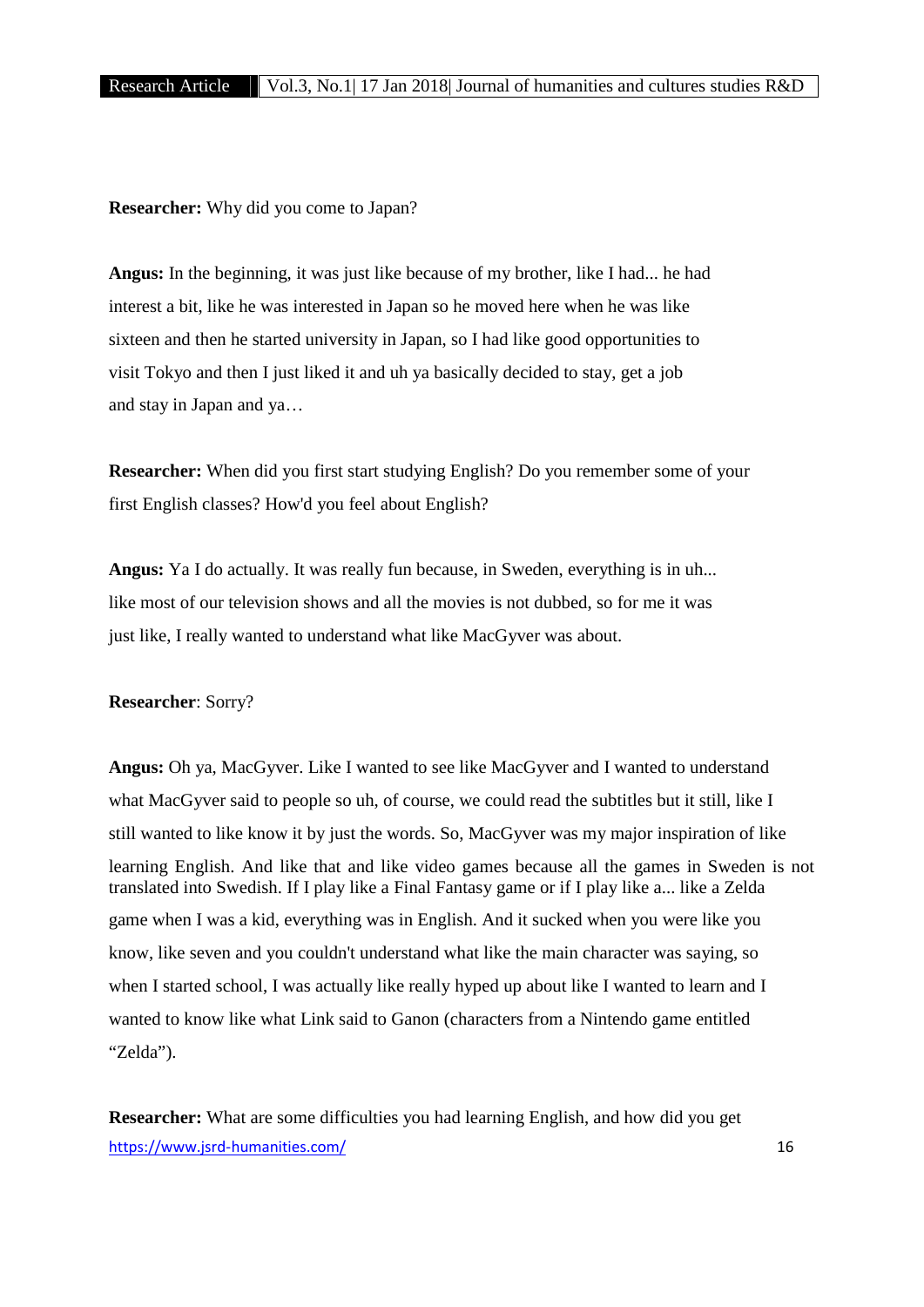over them?

**Angus:**Partly it was like, maybe it was like pronunciations. I would say like people in Sweden are usually very confident about their English because it's not like, they don't know that it's bad until they go abroad so like, when I went to Atlanta when I was like 16, I thought I was like perfect in English, but then I like realized I had some limits and it was like things I couldn't, you know, explain and that was probably the first time I knew that you know like I have to change some things or maybe my pronunciation needs to get better … my vocabulary needs to ya... but also, I think it's like the internet now is a big thing … like all the things I read on the internet is usually in English. So, I would say like... that kinda expanded my vocabulary a lot…. so ya…

**Researcher:**What's different between English and Swedish?

**Angus:**It's pretty much the same. Like the structure's the same basically. But like the pronunciation is like way different... like the letters is the same but the pronunciation is different. Like it's more like Japanese. Like our vowels is like  $\mathcal{F}, \mathcal{A}, \mathcal{P}, \mathcal{F}, \mathcal{A}$  $\forall$  (, i, u, e, o) and the American ones is like A or U or I or E.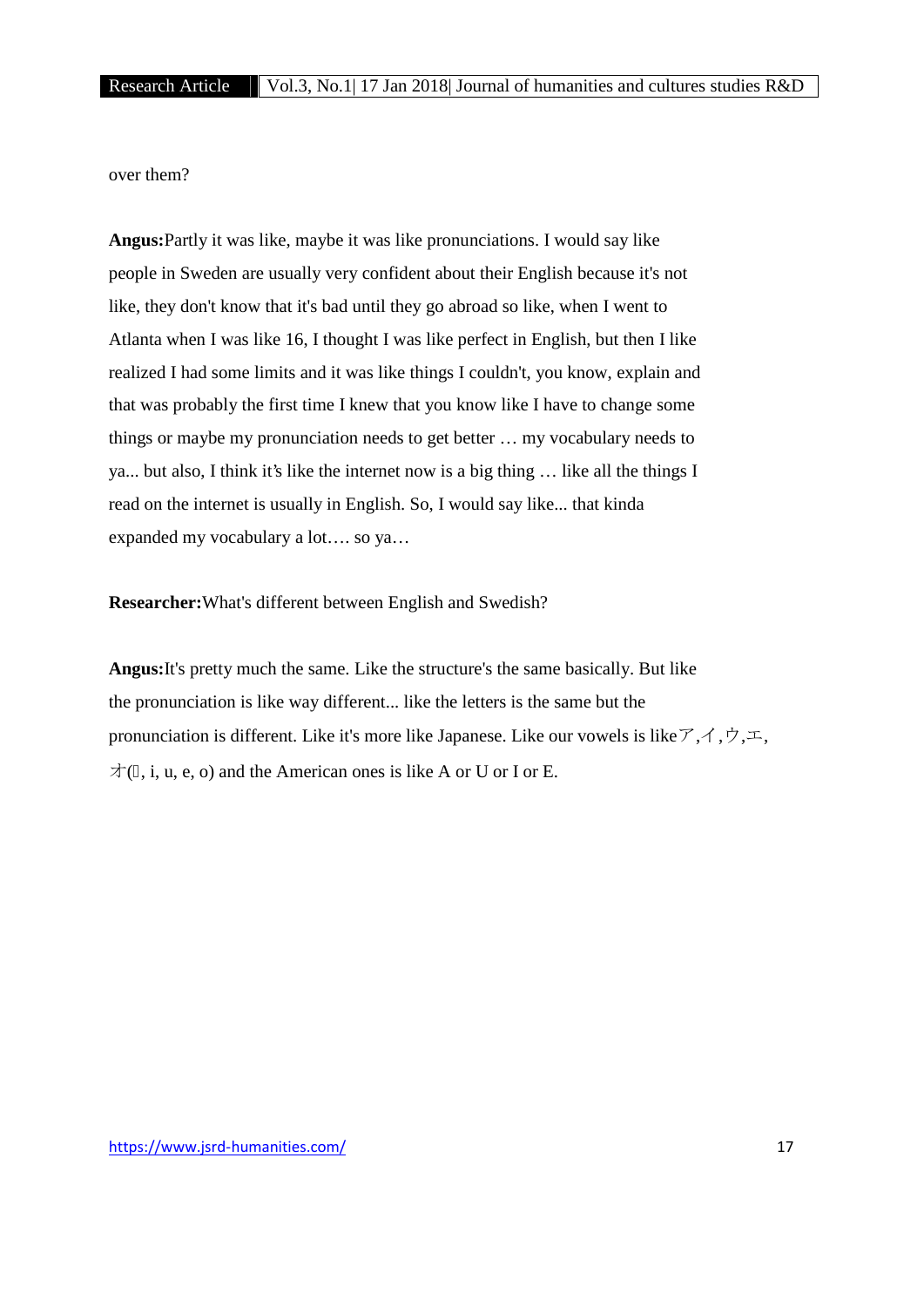# **APPENDIXB – Written Recorded Online**

**Researcher:**Here is the first article (there are two) ... Please read it and I'll ask you some questions. Does Sweden have a problem with narcotics?

**Angus:**Well I would not say it's a major problem in Sweden.Drugs are very expensive and we don't have a big drug culture in general.We never experienced what the Americans would refer to as "an epidemic" Drugs are more expensive than America. Way more! It's very hard to smuggle drugs into Sweden And due to the cold climate hard to produce. Sweden is quite isolated.

**Researcher:** What springs to mind when you hear the term "drug addict"?Do you imagine an American situation?

**Angus:** Like people who would sell their moms TV to get high? Well I've seen it. My friend Daniel who passed away in 2010 stole his mothers wedding ring.

**Researcher:** Wow, I'm sorry to hear that. Are you addicted to anything? Either good or bad. I know you like to play video games.

**Angus:**I'm addicted to alcohol I guess. But I have no problems with not drinking for a few days. Yeah video games that too. That's more of a hobby tho. I think the owning part is half the fun.

**Researcher:** Do you view addiction as a choice or do you feel people have no control over their habits?

**Angus**: I mean I think the drugs themselves are not like the major cause for the addiction. It's usually the situation in life we are in, people around us or mental instability.

**Researcher:** So, you would say that drugs are a form of escapism? **Angus:** In a way yes. Actually definitely. Depends on the drug tho.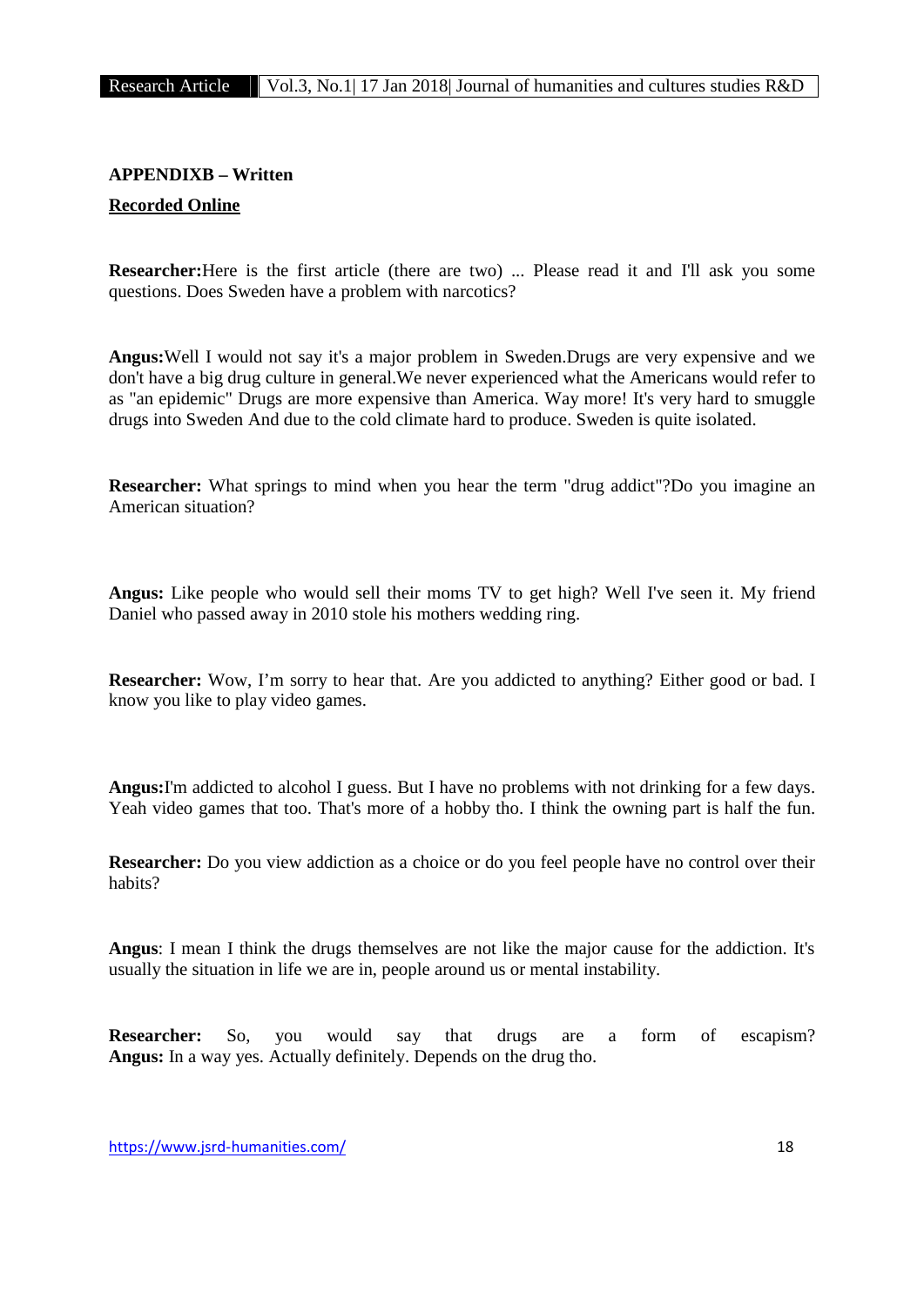**Researcher:** The article talks about how our brains are wired. How would you say your brain is wired?What kind of thinker are you?

**Angus:**I'm wired to be a drinker, of at least enjoy alcohol a lot. My brain is. I think alcoholism has a lot to do with out alcohol tolerance and the way we feel when we drink People who go crazy cuz of alcohol or people who feel like bad when drinking probably won't use it as a "drug". People like me who feel relaxed and calm when drinking, plus have a pretty high tolerance are in the dangerzone.

**Researcher:** Thank you for discussing this topic with me.

**Angus:** My pleasure.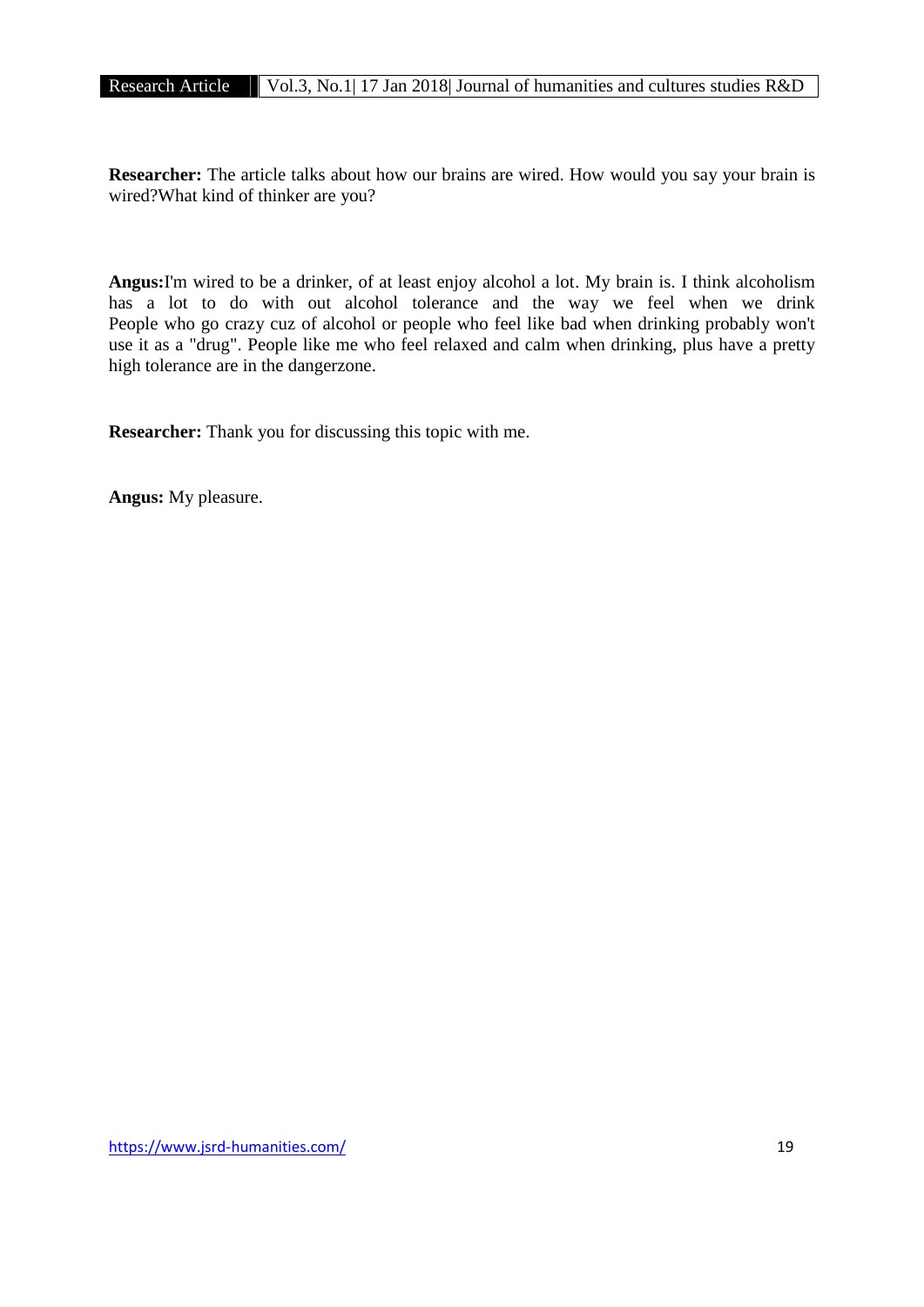# **APPENDIX C - Spoken Recorded Interview**

**Researcher:**Take 2-3 minutes to skim the article. Is there a big difference in wealth where you're from? You know, uh between rich and poor people say.

**Angus:** Probably one of the lowest gaps in the world so… like Sweden is one of the lowest… like poor and rich people gaps.

**Researcher:**Are most people rich?That is my…uh…image of Sweden.

**Angus:** Depends what you compare to. Like most…most people are what Americans would refer to as upper middle class.

**Researcher:** Do those people live in the cities?Are people in the countryside poor?

**Angus:** Nope. It's fairly equal. The countryside is not like uh dependent on farming etc. like the Chinese so…

**Researcher:** Are there any distinctions between city people and country folk?

**Angus:** Most people on the countryside commute to the cities… a bit.

**Researcher:** I see. So, Swedish people don't have an image of country-side people

**Angus:** Not the same way as people from the US I guess. Where like country folks is almost like a sub culture. I was actually born in the countryside. In a village of 300 people. Moved to the city when I was 15.

| <b>Researcher:</b> | Was | this |  | drastıc | change | for | vou. |  |
|--------------------|-----|------|--|---------|--------|-----|------|--|
|--------------------|-----|------|--|---------|--------|-----|------|--|

**Angus:** A bit, but not in a bad way. They had way more people from different cultures at the school in the city. People where like skateboarding and stuff. It was pretty cool.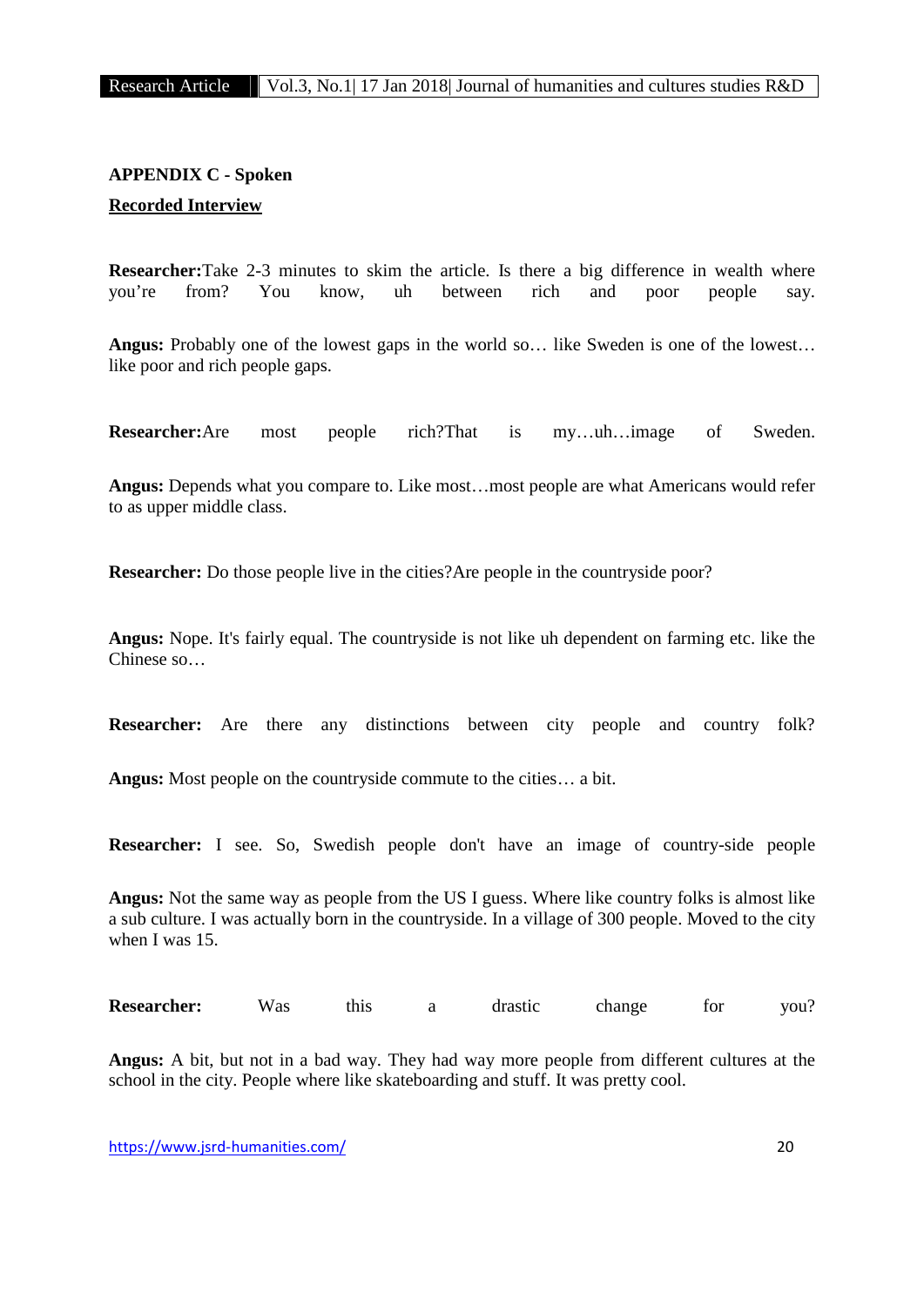**Researcher:** It was more international?More foreign people? **Angus:** Way more.

**Researcher:**From Finland?

**Angus:** No, only one finish guy in my class so…

**Researcher:** Are Finnish people viewed as "foreign"? **Angus:**Finish people, hmm... Kind of…Mostly Iraq, Somalia, Iran or Palestine. Yeah… **Researcher:** Really? There were a lot of middle-eastern people in your high school in Sweden? **Angus:**Tons.I can show you my high-school yearbook

**Researcher:**I believe you

**Angus:**Sweden is the go to country for people who want to make a good life in Europe.

**Researcher:**Was there any discrimination against middle-eastern people?

**Angus:** Nope not really. Sweden is a nice country. I… Many people would want to live there.

**Researcher:** Yes, I imagine Sweden is a nice place to live. Who, uh would you say, are the poor people in your country? Which people are the poorest?For example, farmers, construction workers or...

**Angus:** People living in the suburbs or outside of the city core in bigger cities like Stockholm, Gothenburg and Malmö… It's a… a pretty big problem. Unemployment can be up to like 70% It's maybe the opposite of America... America like has more poor in the inner-cities.

https://www.jsrd-humanities.com/ 21 **Researcher:**Seriously? 70%? That seems hard to imagine.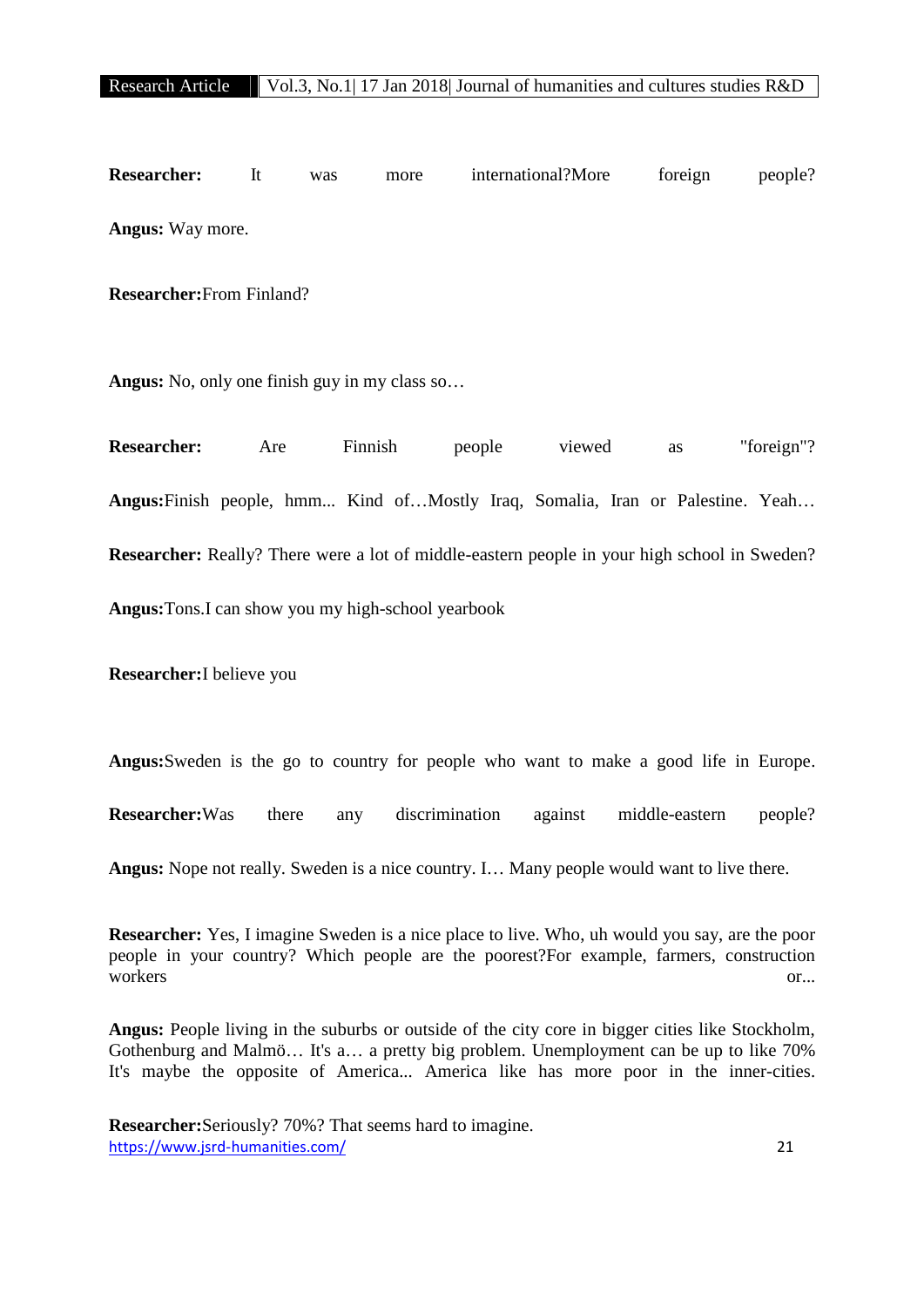**Angus:** Ya, it's a big problem in Sweden.

**Researcher:**Why are they unemployed? Is there a problem with education in those areas?

**Angus:** Segregation. Cultural differences.

| <b>Researcher:</b> | Segregation? | Which | group |  | being | segregated? |  |
|--------------------|--------------|-------|-------|--|-------|-------------|--|
|--------------------|--------------|-------|-------|--|-------|-------------|--|

**Angus:** Mainly immigrants that um… either refuse to work and is like happy to live on social welfare or people who like has a hard time adapting to Swedish society... I guess.

**Researcher:** Interesting. How can these people better adapt to Swedish society? Are they learning the language and adopting the customs of Swedish people?

**Angus:**I think it was cause of nativity from the Swedish government. Our first wave of migrants in the 70s and 80s adapted fairly easy

**Researcher:** Sorry? Nativity? Did you mean naivety?

**Angus:** Yes, naivety. Sorry. They were mainly from former Yugoslavia, Finland, Chile, Greece and Italy. The second wave in the early 90s where Arabs and West Africans. We probably did not expect the difference in culture. These people who like immigrated to Sweden didn't try to get… fit in with Swedish culture.

**Researcher:** There was a clash?

**Angus:** Yes, kind of. The growing no go zones in some parts of Sweden is an answer to that I think. What we can do to better the situation for people in these areas is debatable so… The problem with the generous welfare system is that it does not motivate for example a Somalian family to make an honest living.For people who escaped civil war and… and starvation 130,000 yen a month is more than enough. But their kids are getting frustrated, there for the unstable situation.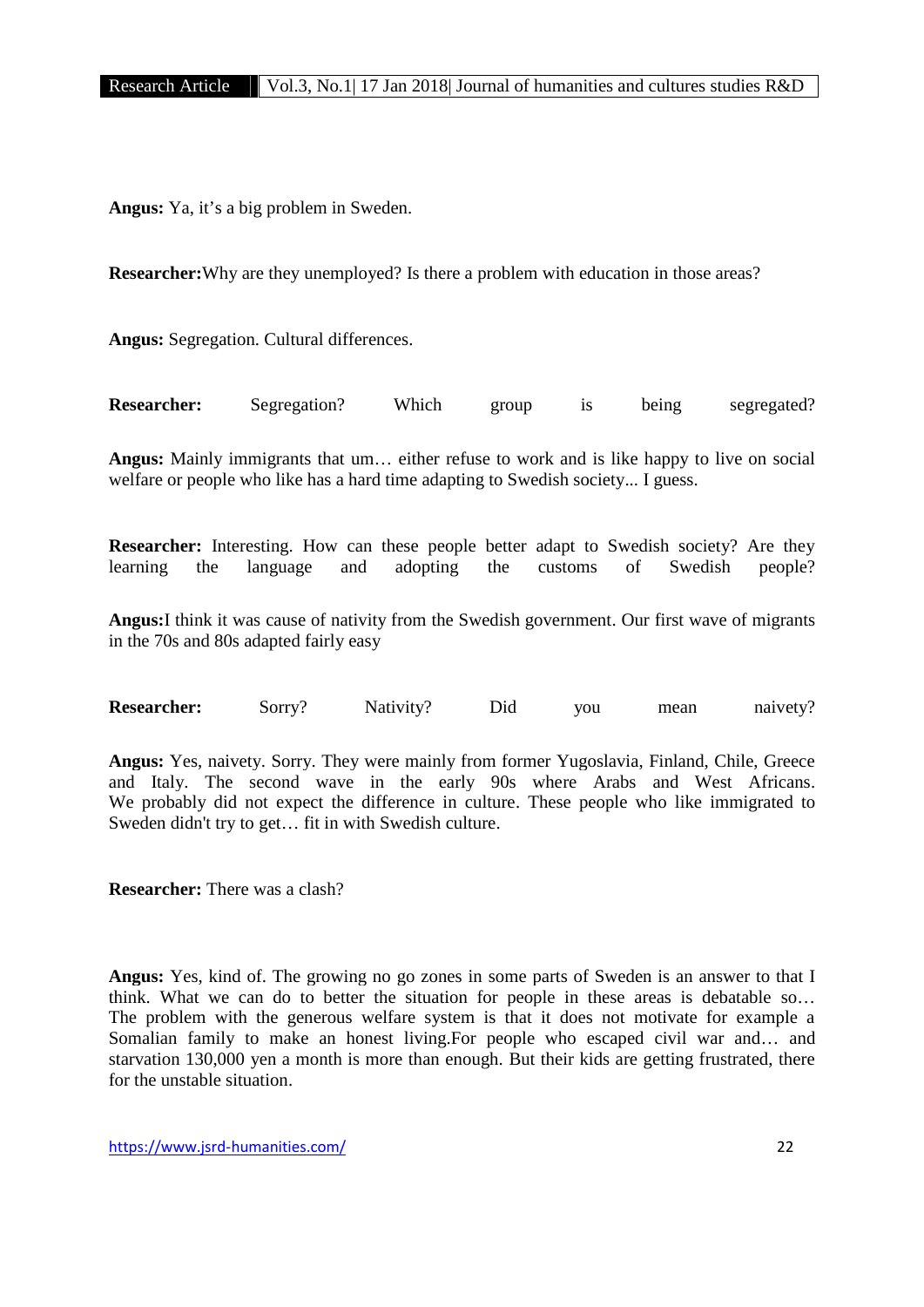**Researcher:**Is that enough to live comfortably?

**Angus:**Definitely. Well depends on how you view comfortable. Probably won't buy any PlayStation for their kids. But food and room will always be there.

**Researcher:** So, when these peoples' kids grow up, are they given the same opportunities as other Swedes?

**Angus:** Yup. Free Healthcare, free schools… even universities are free.

**Researcher:** Well, thank you for talking with me again about this topic.

**Angus:** Any time.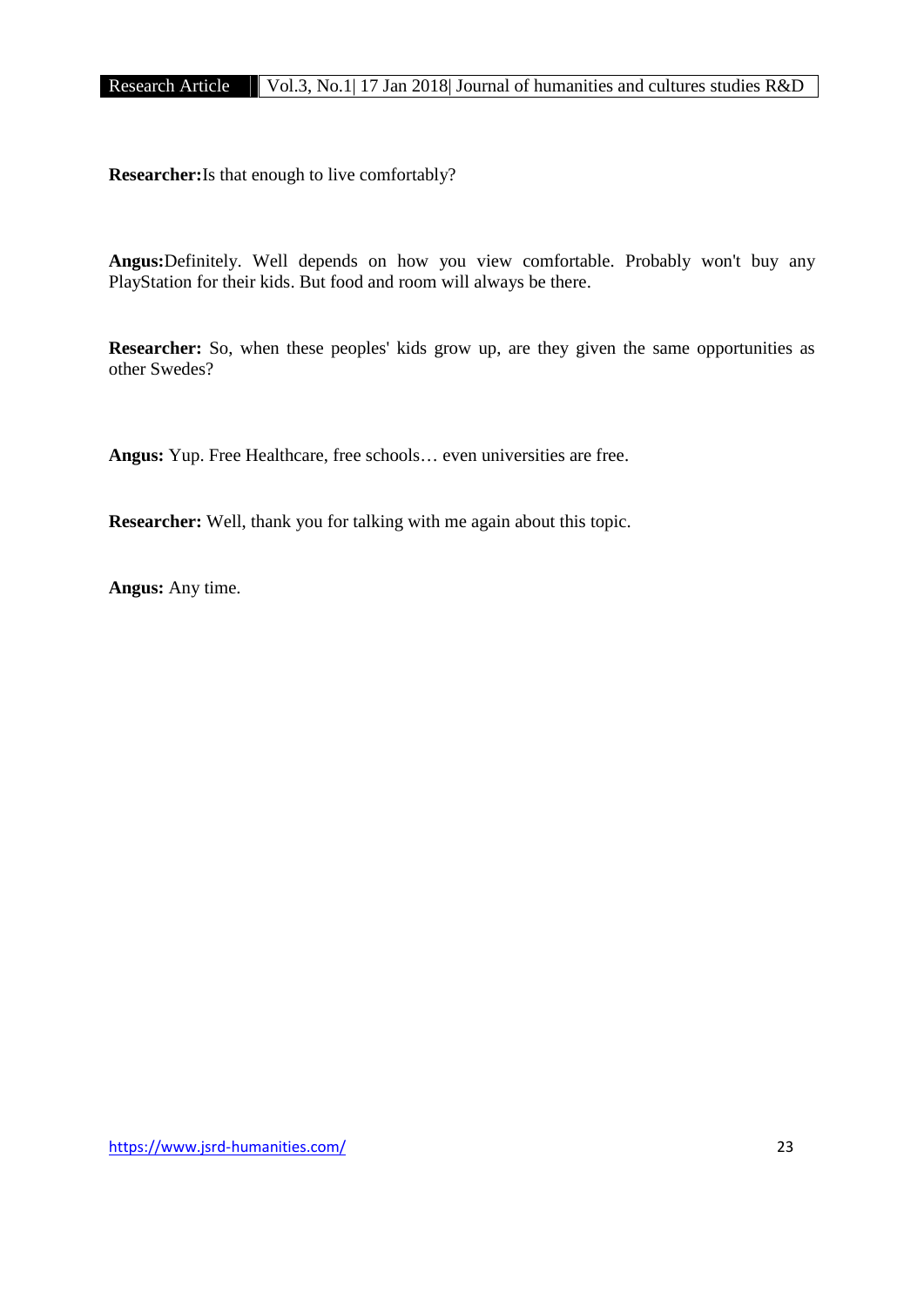# **APPENDIXD- Written Recorded Online**

**Researcher:**I have a quick question about Swedish. In an earlier interview, you used the word "pronunciations" with an "s". This is not typically used this way in English. Is the word for pronunciation "utall" in Swedish? Can you say "utalls" with an "s" ending in Swedish?

**Angus:** No you can't write "uttals" Its always just uttal.

**Researcher:**How about "Ja"? Do people in Sweden ya "Ja" a lot?

**Angus:** All the time

**Researcher:** Is it a question? Like "Right?" It's more a confirmation Like Jag gillar glass, ja? Or something like that?

**Angus:**No We use "Eller hur" for "right"

**Researcher:**How do people in Sweden use "ja" as a confirmation? Is there an English equivalent? Is it like an exclamatory "Yeah"?

**Angus:** Yes that's a good comparison It's the same as the Germans basically.

**Researcher:** I have this image that Swedes, and perhaps Germans as well, use "ja" a lot when speaking. Maybe more so than English speakers. Would you say that's true? I mean more than English speakers say "Yeah."

**Angus:**That is true.

**Researcher:** Did you have a chance to look at all the words on the list? When you were initially learning English, or even now, did you have trouble with any of the words on the list? For example, I noticed that "hamstring" in Swedish means hoarding, or collecting a lot of items, whereas, in English, it is used to describe a part of the body.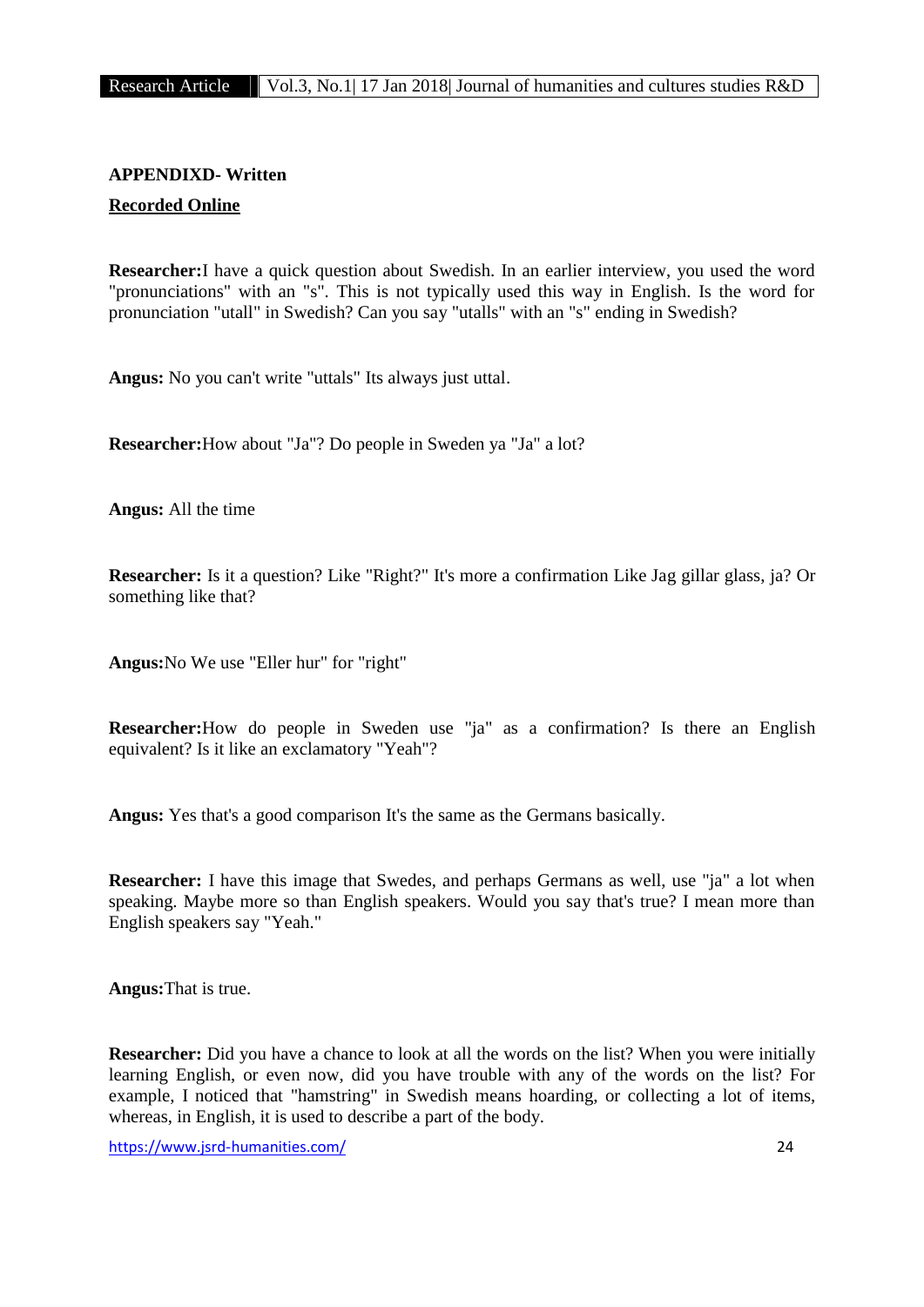**Angus:** Before I used to make a few mistakes Lately no. For example in Sweden we call spicy food "hot food" So I used to say like "this curry is so hot" That took a while to get used to

**Researcher:** Did this list surprise you? Were there words which you remember specifically having trouble with? Are there any words which you think many Swedish people have trouble with? Or maybe foreign people learning Swedish have trouble with...

**Angus:** One big problem for some is the pronunciation of: She, show.. Well anything with "Sh" We tend to wanna pronounce it chee instaid of she. The "ch" sound is extremely common in sweden Also the English "R" can be hard for sweds to get right We use a rolling R much like the Spanish

**Researcher:** Can you tell me more about your stay in America? How long did you stay? Where did you live? Did you experience any culture shock? Was it difficult to communicate at first?

**Angus:** It was in the year 2000, stayed in Central Atlanta. The biggest shock was how overweight everybody was Also the food I tought was amazing I had no real problem with communication

**Researcher:** Do people generally eat healthier food in Sweden?

**Angus:** Yes definitely.

**Researcher:** I'm going to jump topics here a bit. Do you feel like a different person when you speak English? I mean compared to when you're speaking Swedish or Japanese.

**Angus:** I used too but now it's such a big part of everyday life With English When speaking Japanese I feel different How did you use to feel different when you spoke English?

**Researcher:**Can you describe that? Also with Japanese…

**Angus:**I wasn't used to it, and I guess didn't really known how to express myself properly.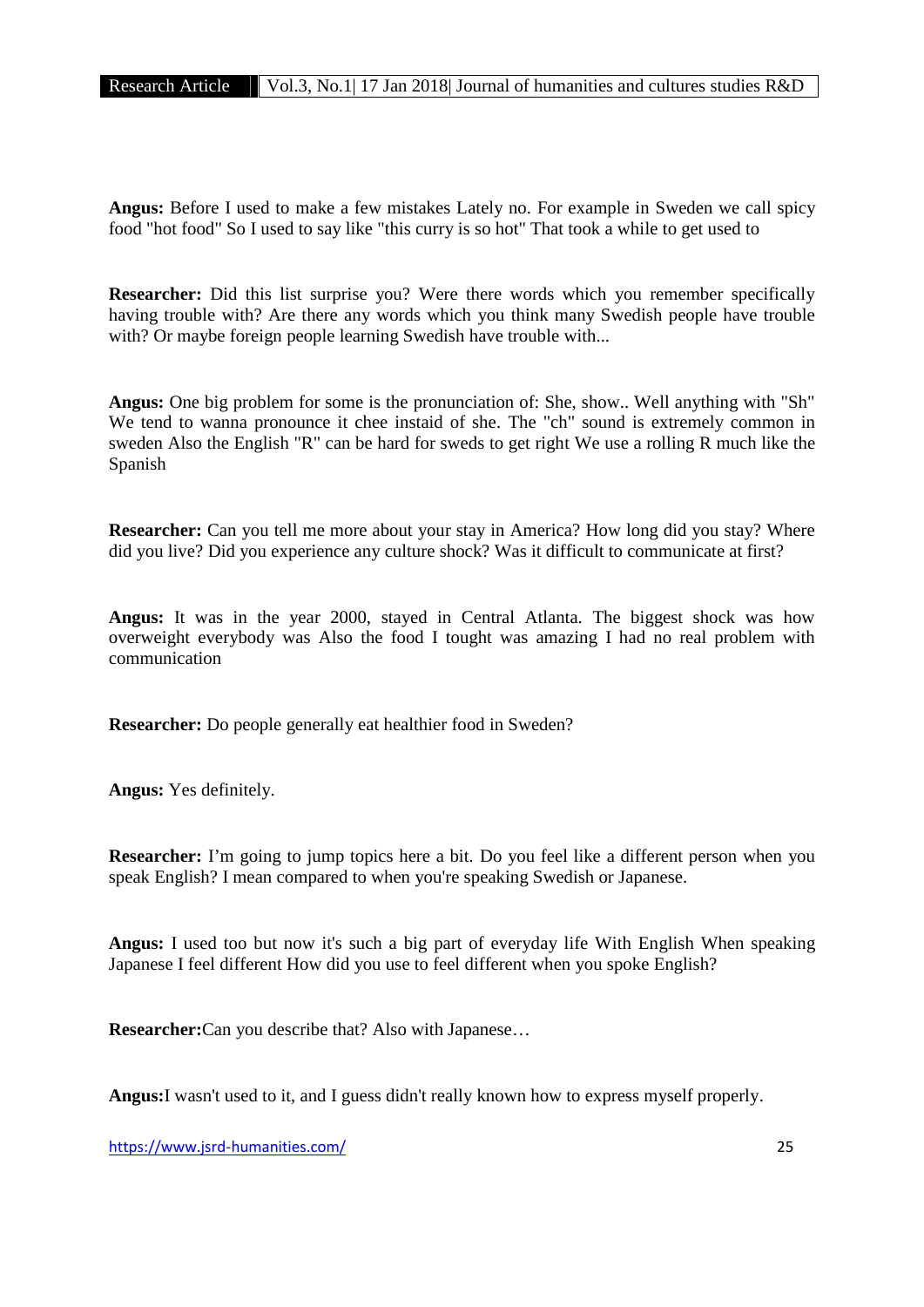**Researcher:** Do you feel you express yourself in English as well as you express yourself in your mother tongue, Swedish?

**Angus:** Yes. Almost better at times English is a more emotional language

**Researcher:**What do you mean? Can you elaborate on that? How is English emotional compared to Swedish? That is an interesting statement.

**Angus:** Well for example the word "I love you" or "I love this" is way easier to use in English In Swedish the word for I love you (jag älskar dig) carries so much more weight and is rarely used. Also swearing in Swedish carries more weight English has a good balance in that sense

**Researcher:** What do you mean? How does swearing carry more weight in Swedish? Do you mean that Swedes reserve swearing for serious occasions, while English speakers use swears more frequently?

**Angus:**Exactly. The swear words in English are not as heavy If you say like "shut up" to someone in Swedish it's way ruder.

**Researcher:** So, you mean saying something like shut up, which is very light in English, has strong implications in Swedish? What is the worst thing you can say to someone in Swedish?

**Angus:** Horunge

**Researcher:** I don't know what that is, but it sounds bad. Maybe I'll ask you the definition after this interview.

**Angus:** Haha. That's probably a good idea.

**Researcher:** Last question: Did you know that Sweden was ranked number one in the EF English Proficiency Index worldwide? That means Swedes are the most proficient, according to the index, in speaking English. Why do you think that is?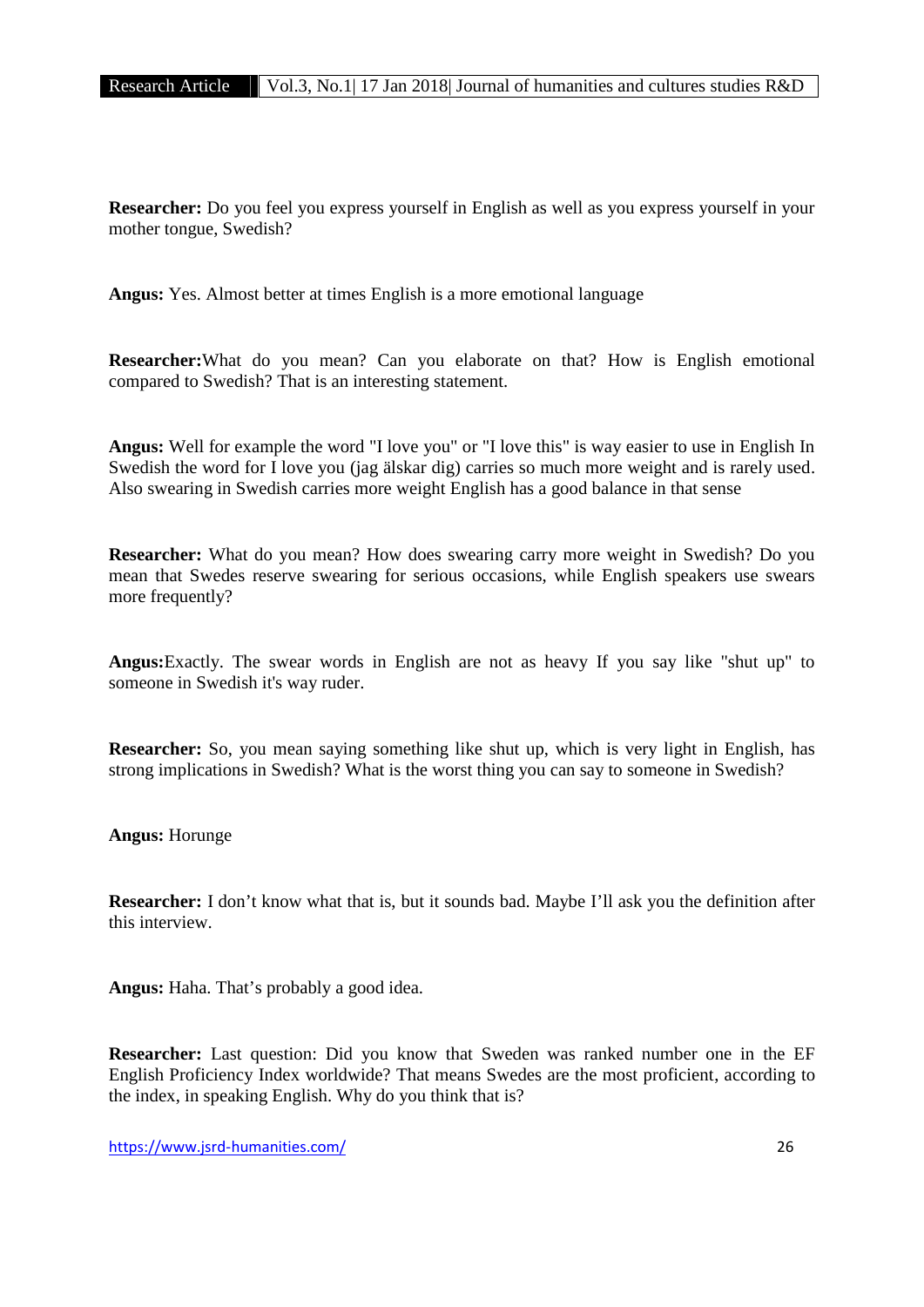**Angus:**Hmm....I have no idea.We never dub anything, movies tvshows etc i think that might have helped. We are interested in American movies and t.v. shows.

**Researcher:** I think we're out of time. Thanks again for allowing me to ask you some question.

**Angus:** No problem.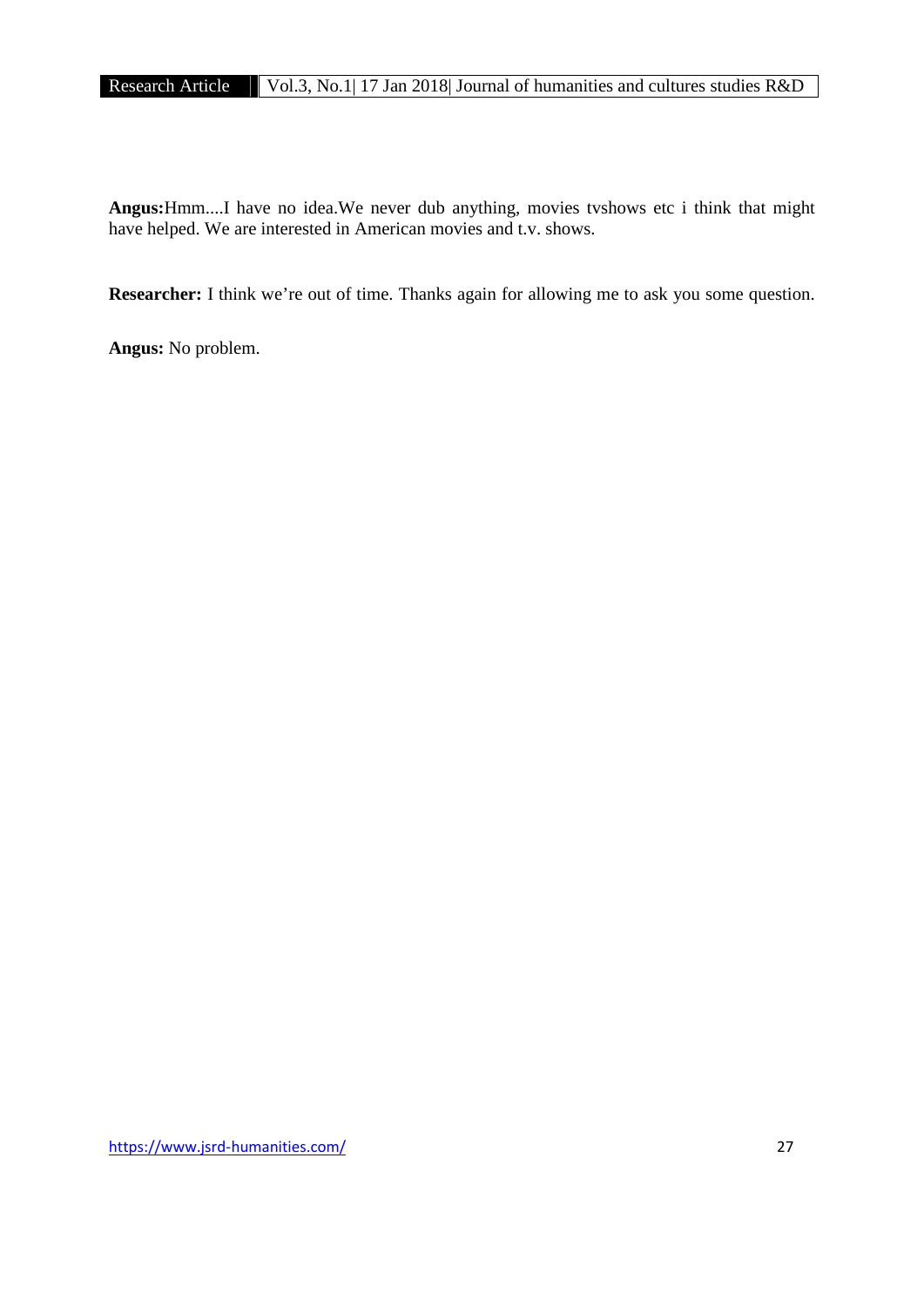# **REFERENCES**

Aijmer, K. (2002). Modality in advanced Swedish learners' written interlanguage. Computer learner corpora, second language acquisition and foreign language teaching, 55-76.

Airey, J. (2004). Can you teach it in English? Aspects of the language choice debate in Swedish higher education. Integrating content and language: Meeting the challenge of a multilingual higher education (Vol. 97, p. 108). Maastricht, the Netherlands: Maastricht University Press.

Anthony, L. (2012). AntConc (3.2.4) [Computer Software]. Tokyo, Japan: Waseda University.

- Barlow, J. A., & Gierut, J. A. (2002). Minimal pair approaches to phonological remediation. In Seminars in speech and language (Vol. 23, No. 01, pp. 057-068).
- Bloomfield, L. (1983). An introduction to the study of language (Vol. 3). John Benjamins Publishing.

Borin, L., & Forsberg, M. (2008). Something old, something new: A computational morphological description of Old Swedish. LREC 2008 workshop on language technology for cultural heritage data (LaTeCH 2008) (pp. 9-16).

Brook, J. (2010). "Your son is in the babysitter": An examination of some semantic issues faced by Swedish learners of English. Hawaii Pacific University TESOL Working Paper Series 8 (1, 2), 25-32. Retrieved from

http://www.hpu.edu/CHSS/LangLing/TESOL/ProfessionalDevelopment /201080TWPfall10/BrookSemantics.pdf

Carter, D., Kaja, J., Neumeyer, L., Rayner, M., Weng, F., &Wirén, M. (1996). Handling Compound Nouns in a Swedish Speech-Understanding System. In Spoken Language, 1996. ICSLP 96. Proceedings., Fourth International Conference on (Vol. 1, pp. 26-29).

Dalrymple, M., & Lødrup, H. (2000). The grammatical functions of complement clauses. On-line Proceedings of the LFG2000 Conference.

Eckman, F. R. (1977), Markedness and the Contrastive Analysis Hypothesis. Language Learning, 27: 315–330. doi: 10.1111/j.1467-1770.1977.tb00124

EF English Proficiency Index (2013). Comparing English skills between countries – EF EPI. Retrieved from: http://www.ef.co.uk/ /~/media/efcom/epi/2014/full-<br>f-eni-2013-report-mast er-new.pdf  $reports/ef-epi-2013-report-mast$ 

Ellis, R. (1994). The study of second language acquisition. Oxford University.

Engdahl, E. B. (1980). The syntax and semantics of questions in Swedish.

Felder, V., Jönsson-Steiner, E., Eulitz, C., & Lahiri, A. (2009). Asymmetric processing of lexical tonal contrast in Swedish. Attention, Perception, & Psychophysics, 71(8), 1890-1899.

Granberry, J. (1991). Essential Swedish Grammar. Dover Publications, New York: Library of Congress.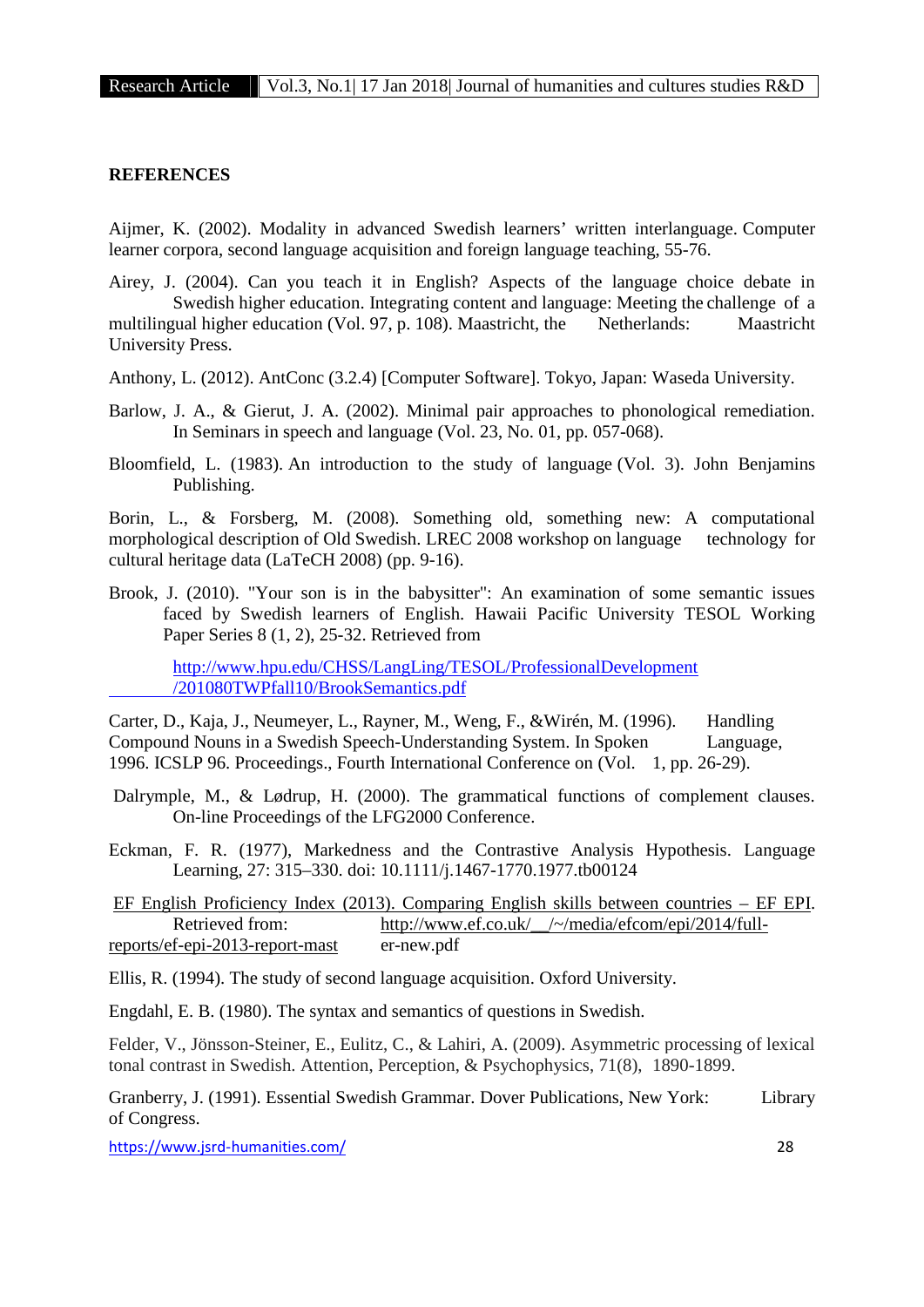Holmes, P.,& Hinchliffe, I. (1997). Swedish: An Essential Grammar. Routledge, London: Taylor and Francis Group.

Josefsson, G., Platzack, C, &Håkansson, G. (2003). The Acquisition of Swedish Grammar. Philadelphia, PA: John Benjamins Publishing Co.

Källkvist, M., & Petersson, S. (2006). An s, or not an s; that is the question: Swedish teenage learners' explicit knowledge of subject-verb agreement in English. Språkforskning på didaktisk grund: Rapport från ASLA: s höstsymposium.

- Kellerman, E. (1987). Aspects of transferability in second language acquisition. Ch. 1: Crosslinguistic influence: a review. Unpublished MS, University of Nijmegen.
- Lado, R. (1957). Linguistics across Cultures: Applied Linguistics for Language Teachers. Ann Arbor: University of Michigan Press.
- Leinonen, T. (2010). An acoustic analysis of vowel pronunciation in Swedish dialects. Rijksuniversiteit Groningen.

Lennon, P. (2008). Contrastive analysis, error analysis, interlanguage. Bielefeld Introduction to Applied Linguistics. A Course Book. Bielefeld: Aisthesis Verlag.

- Lynch, M. (1998). False Cognates in Swedish. Retrieved from: http://www.spidra.com/falska.html
- Murphy, S.(2003).Second language transfer during third language acquisition.Teachers College, Columbia University Working Papers in TESOL & Applied Linguistics 3.1: 1-21.
- Odlin, T. (1989). Language transfer: Cross-linguistic influence in language learning. Cambridge University Press.
- Ortega, L. (2009). Understanding Second Language Acquisition. Hodder Education: London, UK.
- Pekka, I.& Löfstedt, M. (2010). Phonetic Effects in Swedish Phonology: Allomorphy and Paradigms. Retrieved from

http://www.linguistics.ucla.edu/general/dissertations/LofstedtIngvar\_UC LADissertation2010\_Revised.pdf

- Perridon, H. (1989). Reference, definiteness and the noun phrase in Swedish. Universiteit van Amsterdam.
- Richards, J. C. (1984). Error analysis: Perspectives on second language acquisition. Routledge.
- Rutherford, W. E. (1982), Markedness in Second Language Acquisition. Language Learning, 32: 85–108. doi: 10.1111/j.1467-1770.1982.tb00520.x
- Schachter, J. (1974), An Error in Error Analysis. Language Learning, 24: 205–214. doi: 10.1111/j.1467-1770.1974.tb00502.x